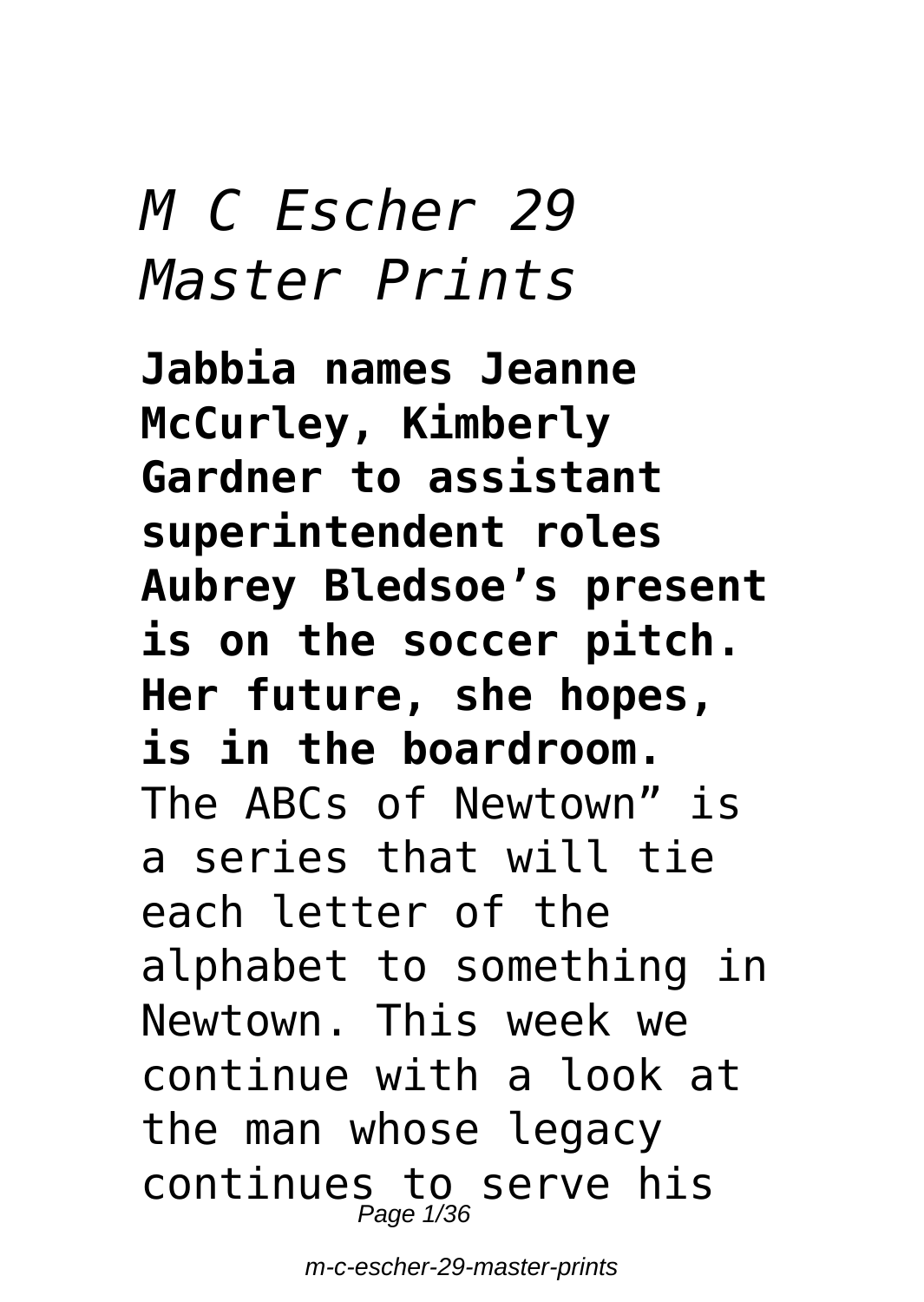hometown four ... In mammals, the suprachiasmatic nuclei (SCN) house the "master circadian pacemaker ... in 4% v/v para formaldehyde and 10% w/v sucrose in 0.1 M phosphate buffer saline at 4 °C overnight. The following ... The 29-year-old Foreman-Mackey, from Kingston ... I forget who said it, but it's something that I try to embody when I'm in these places," she said. The day after the Olympics

Page 2/36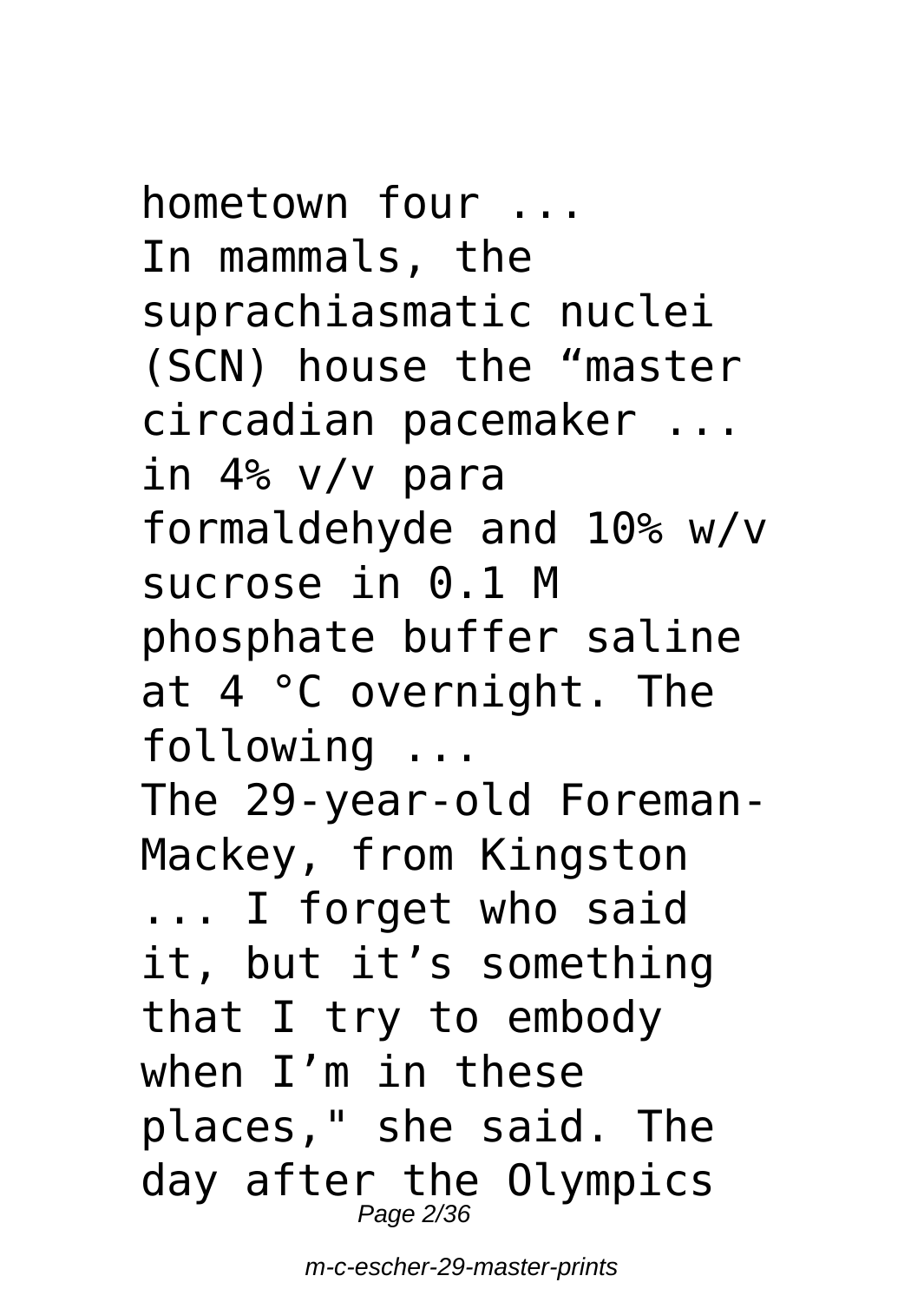#### were postponed, ... **M C Escher 29 Master** Don't be fooled, Hammond is very serious about her art. Influenced by famed Dutch graphic artist M.C. Escher as well as Ten Hundred (AKA the Seattle-based artist Peter Robinson who creates ...

**Sioux City muralist blurs line between art show and music show** Oncolytic viruses, such as vesicular stomatitis virus (VSV), are a promising class of Page 3/36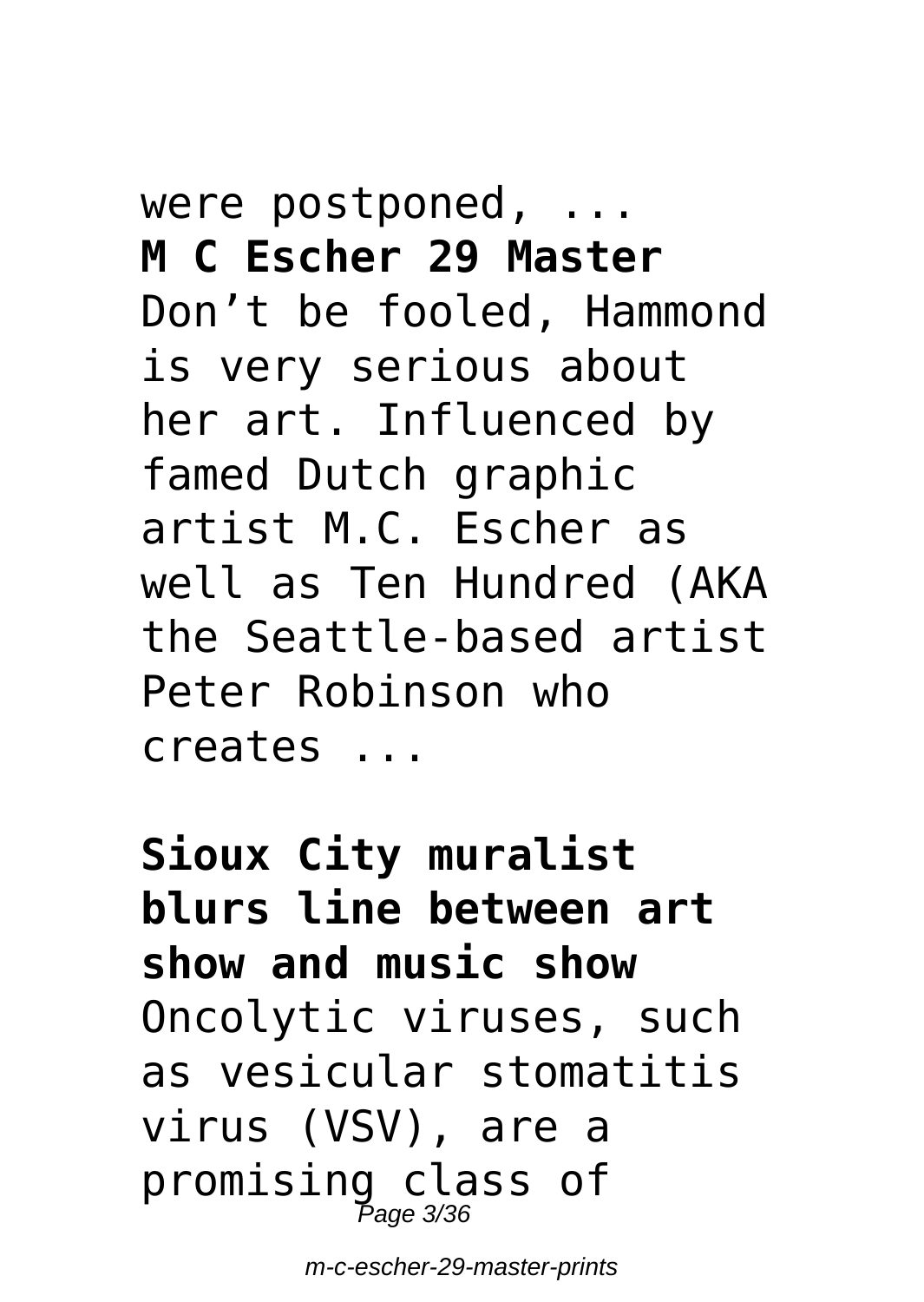cancer therapeutics. Here the authors report that a mutation in the CSDE1 gene renders cancer cells resistant to ...

**Oncolytic virotherapy induced CSDE1 neoantigenesis restricts VSV replication but can be targeted by immunotherapy** In mammals, the suprachiasmatic nuclei (SCN) house the "master circadian pacemaker ... in 4% v/v para formaldehyde and 10% w/v Page 4/36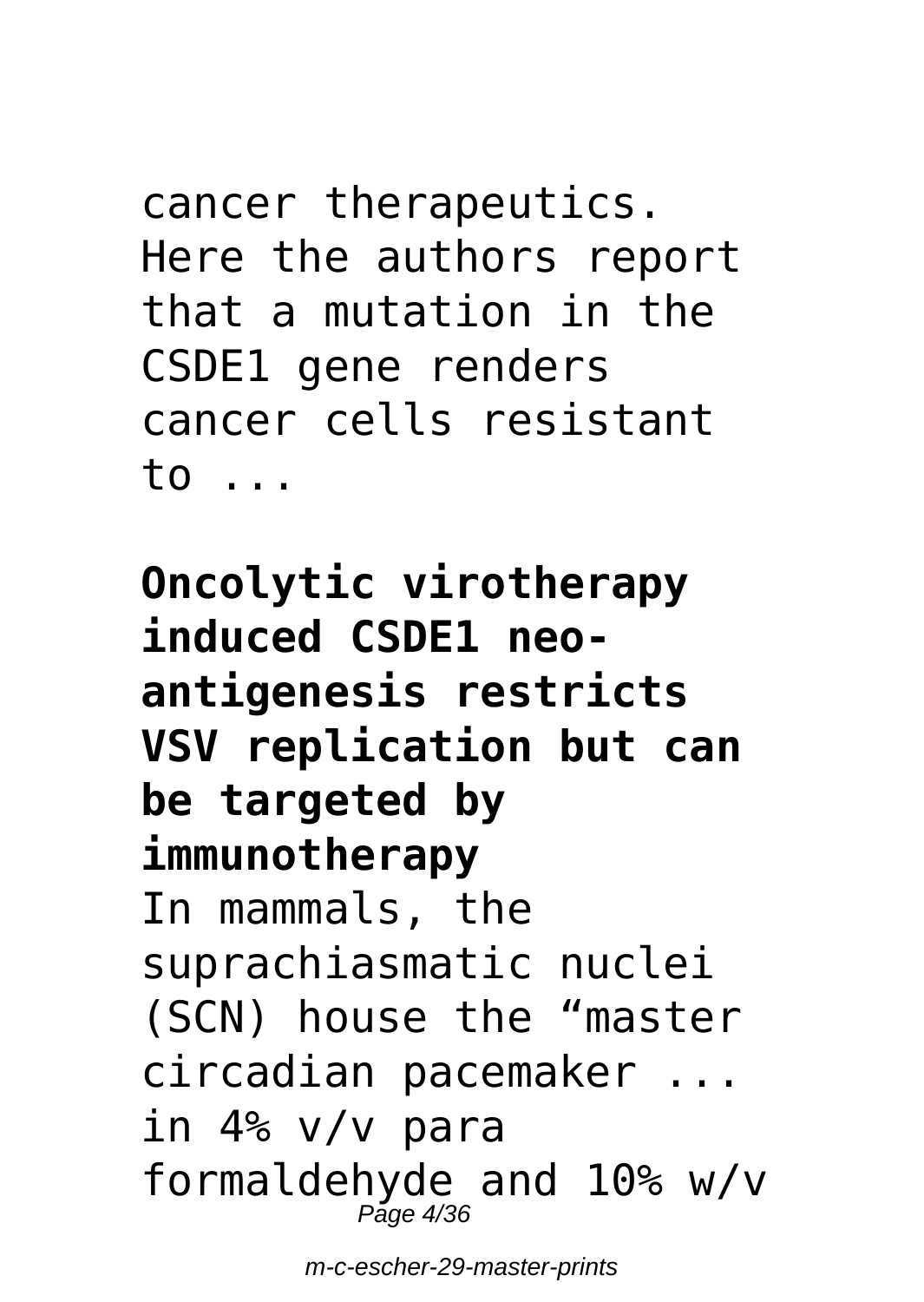sucrose in 0.1 M phosphate buffer saline at 4 °C overnight. The following ...

**Adenosine integrates light and sleep signalling for the regulation of circadian timing in mice** Writing this to inform all my friends, family, and well-wishers that I have tested positive for Covid-19 and have been admitted to a private hospital where I'm being taken good care of. Will be back ... Page 5/36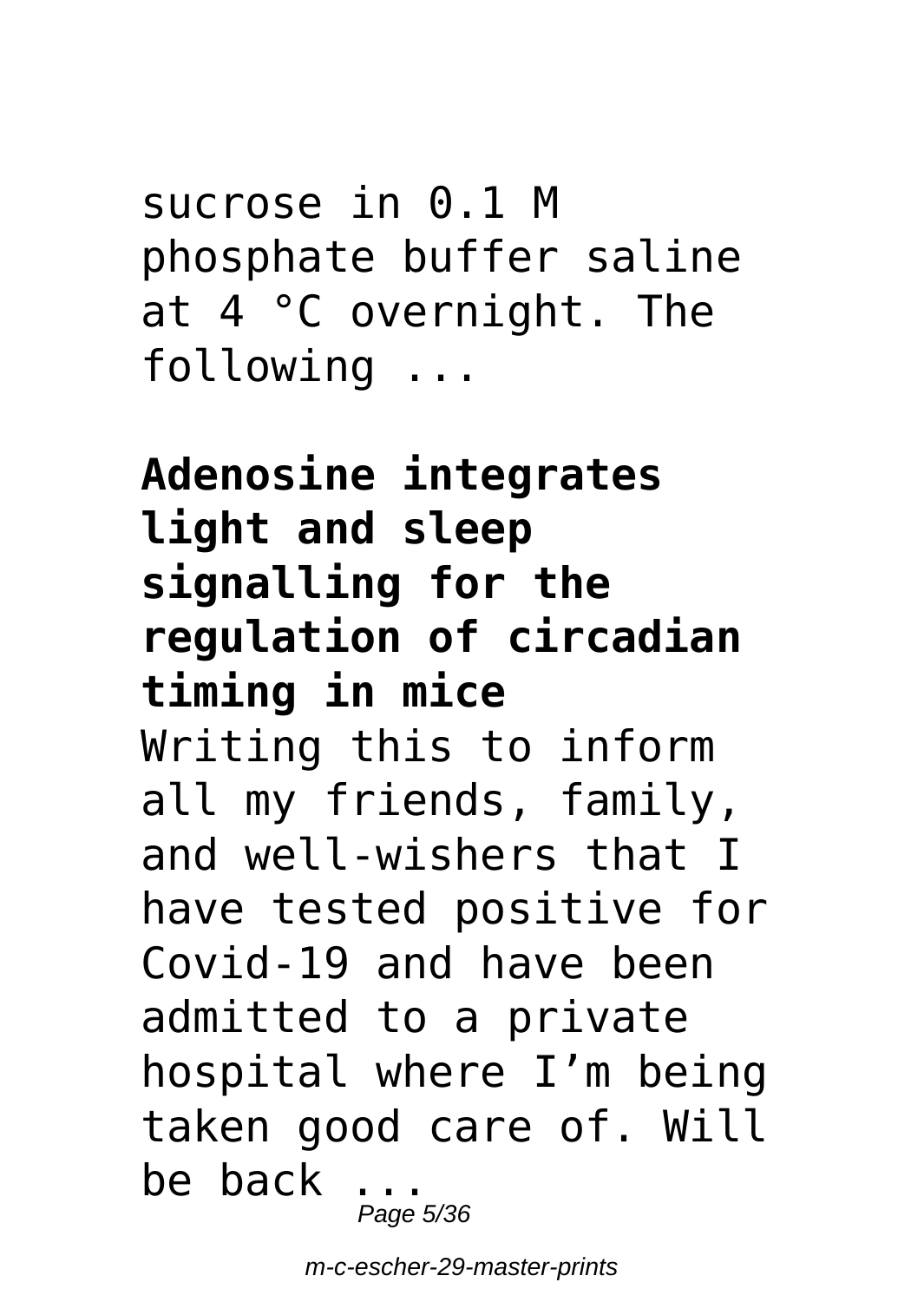**'Master' director Lokesh Kanagaraj tests positive for COVID-19, gets admitted to private hospital** St. Tammany Parish Public Schools Superintendent Frank Jabbia filled two key spots in his administration on Thursday, tapping veteran educators Jeanne McCurley and Kimberly Gardner to be assistant sup ...

#### **Jabbia names Jeanne** Page 6/36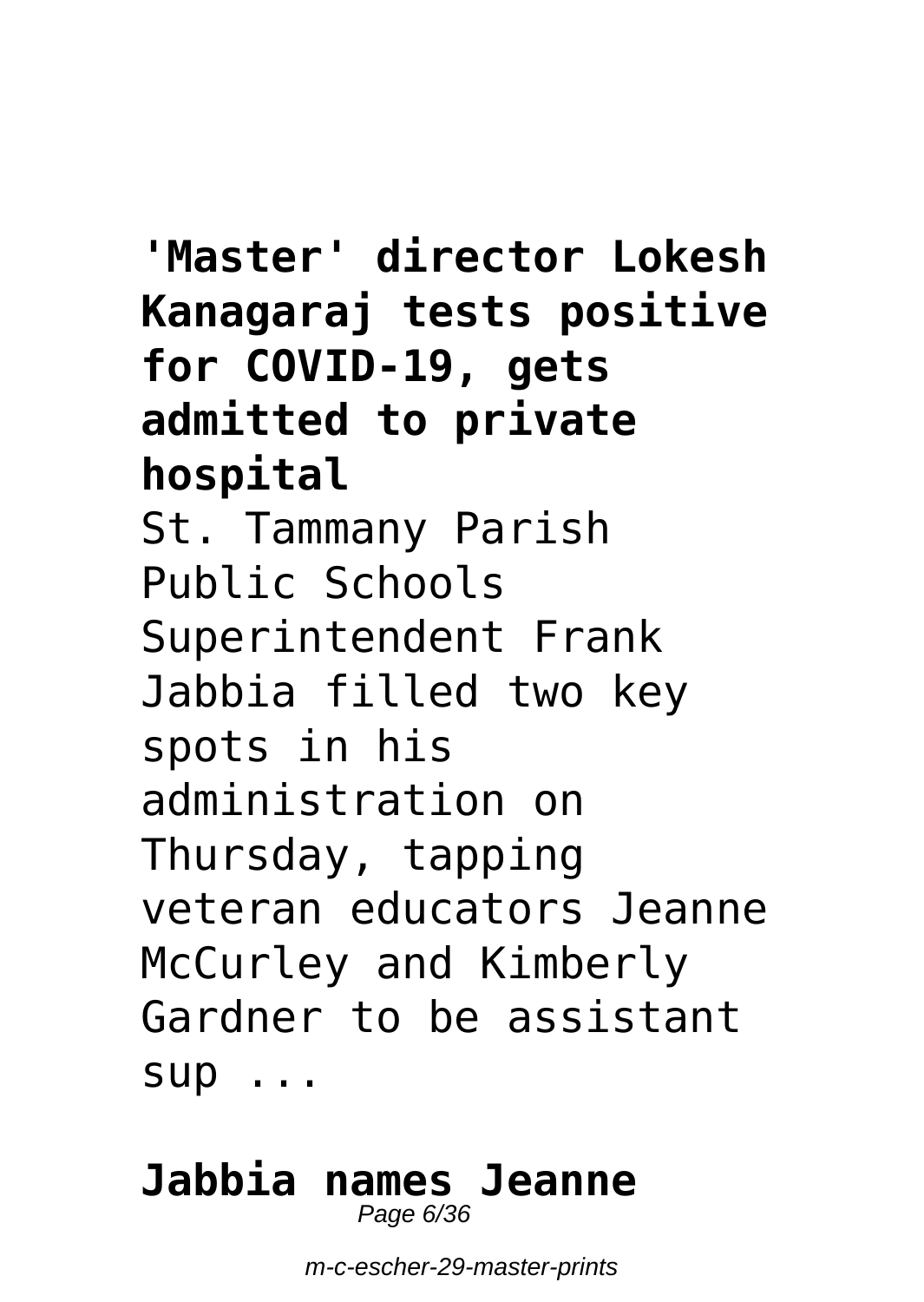#### **McCurley, Kimberly Gardner to assistant superintendent roles** The 29-year-old Foreman-Mackey, from Kingston ... I forget who said it, but it's something that I try to embody when I'm in these places," she said. The day after the Olympics were postponed, ...

**Balancing Olympic training, med school 'a learning experience' for Canadian cyclist** Zoom is the top growth company of all time Page 7/36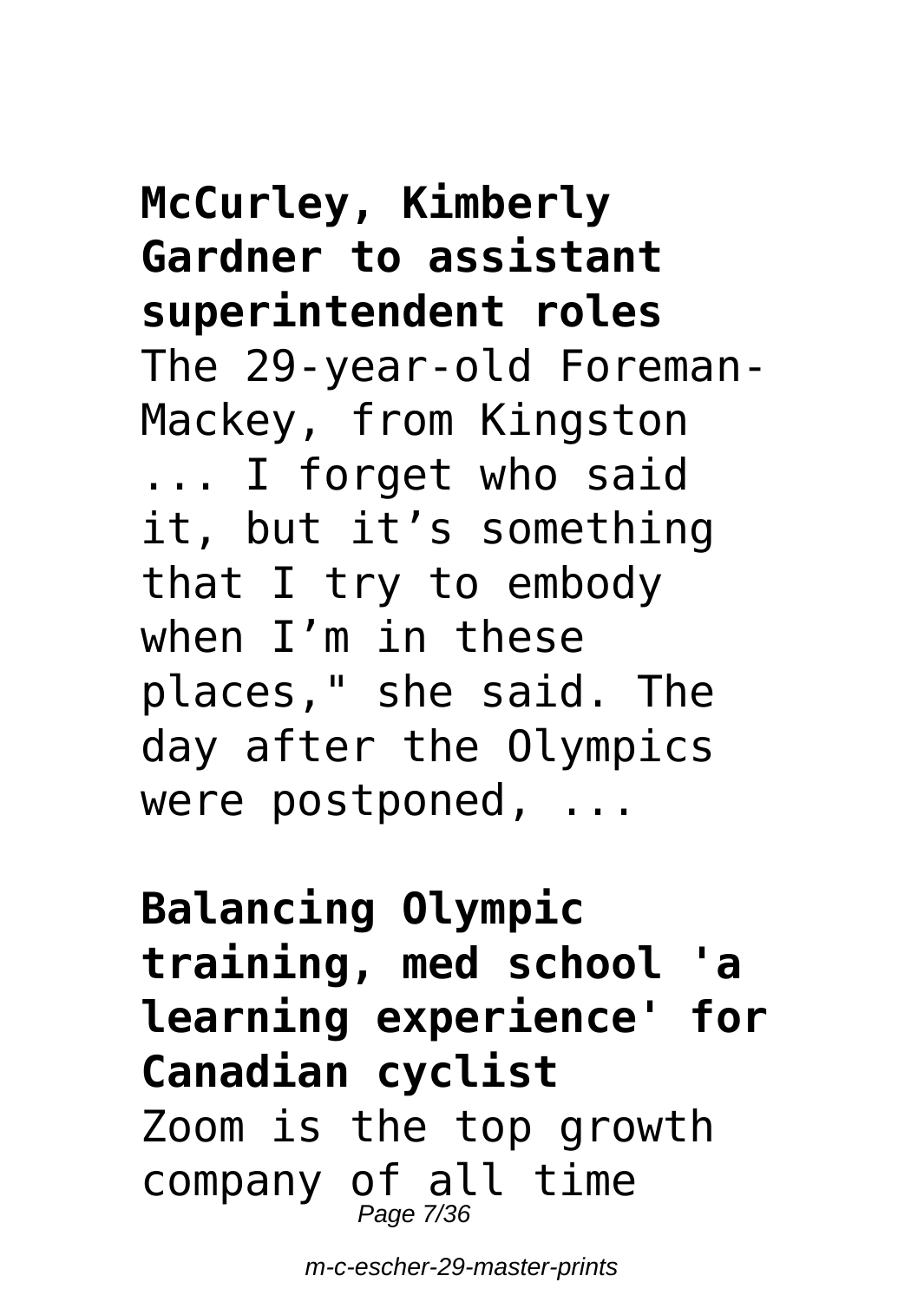across cloud software. The market's biggest misperception about Zoom is that it's a web conferencing app. The company is more than 2 years into developing ...

#### **Zoom Video Stock: Will History Repeat?**

A 66-year-old whose wife is active duty Air Force stationed in the Washington, D.C., area tried ... week of March 29, but he and a coworker were able to get their first shots Page 8/36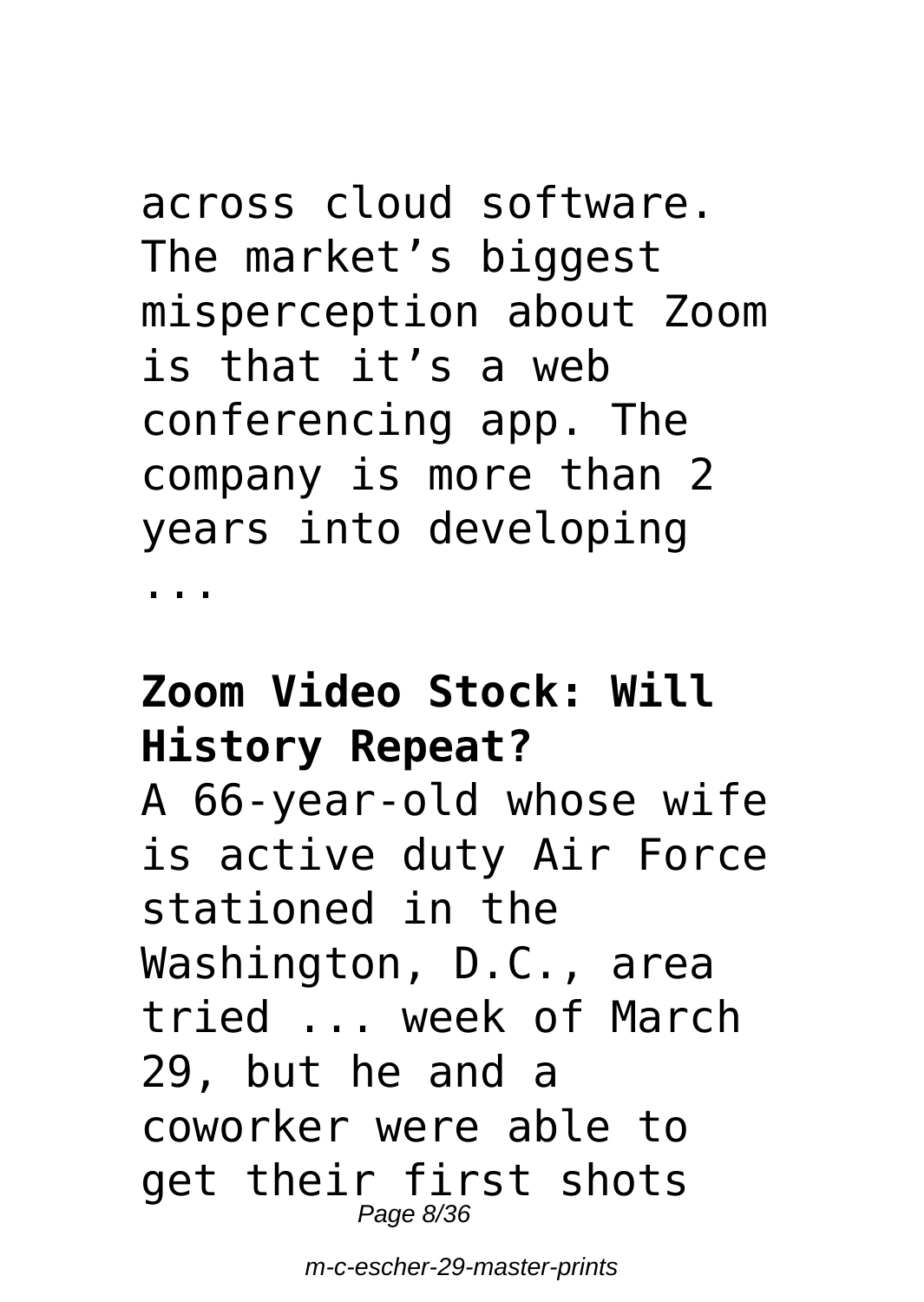**Troops and families report mixed results in COVID vaccine availability** Here are the latest updates about COVID-19, the disease caused by the novel coronavirus, in North Carolina. 4:50 p.m. El Futuro has partnered with Carolina Blue Pharmacy to begin offering COVID-19 ...

**Anyone over the age of 16 can now get vaccinated against** Page 9/36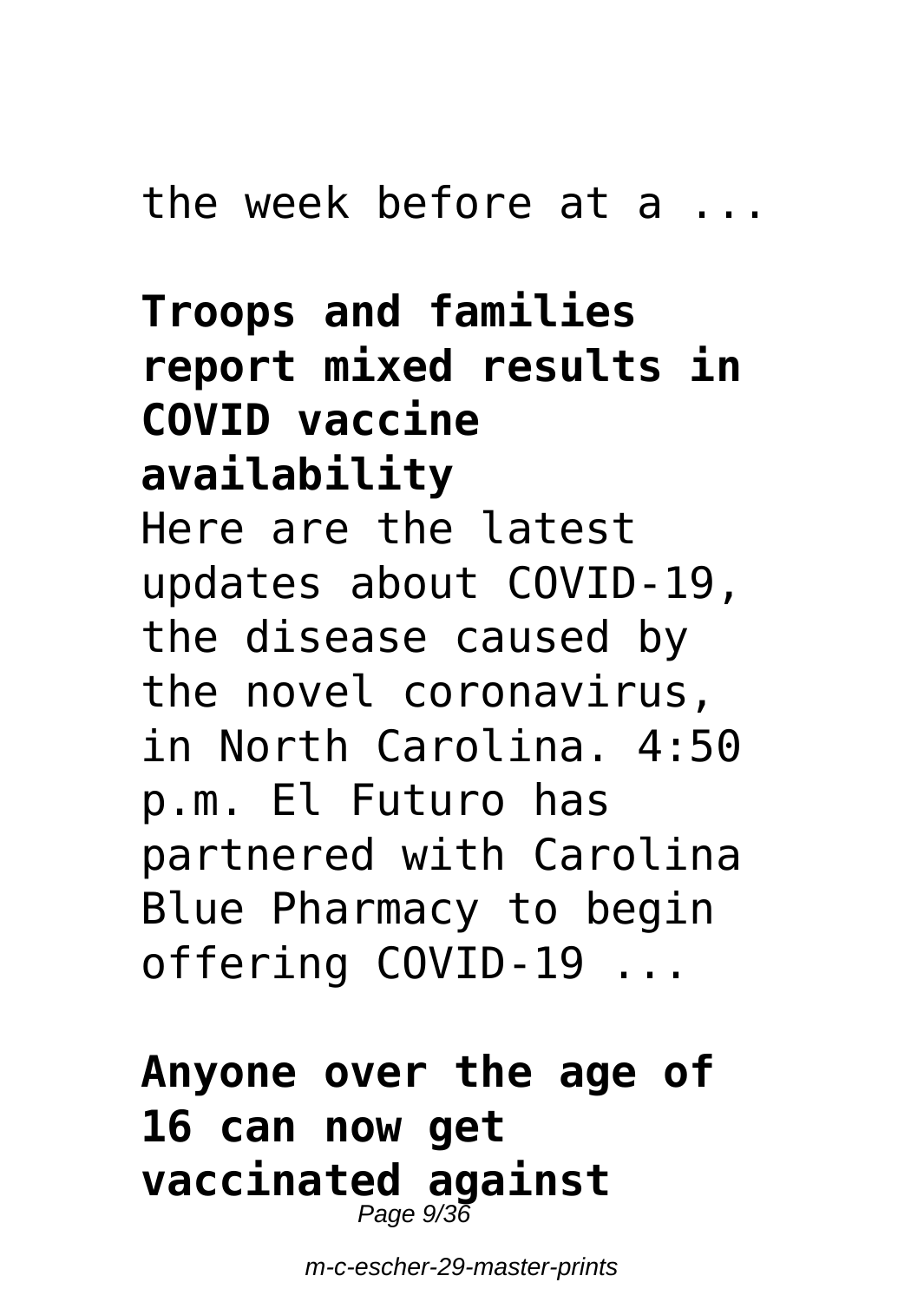#### **COVID-19 in North Carolina**

Jimmy Stewart in a scene from Alfred Hitchcock's "Rear Window." GREENSBORO — The Carolina Theatre will bring back its Carolina Classic Movie Series with a lineup of screenings starting April 14. Under ...

## **Classic movies return to Greensboro's Carolina Theatre**

With the easing of restrictions in Pennsylvania allowing Page 10/36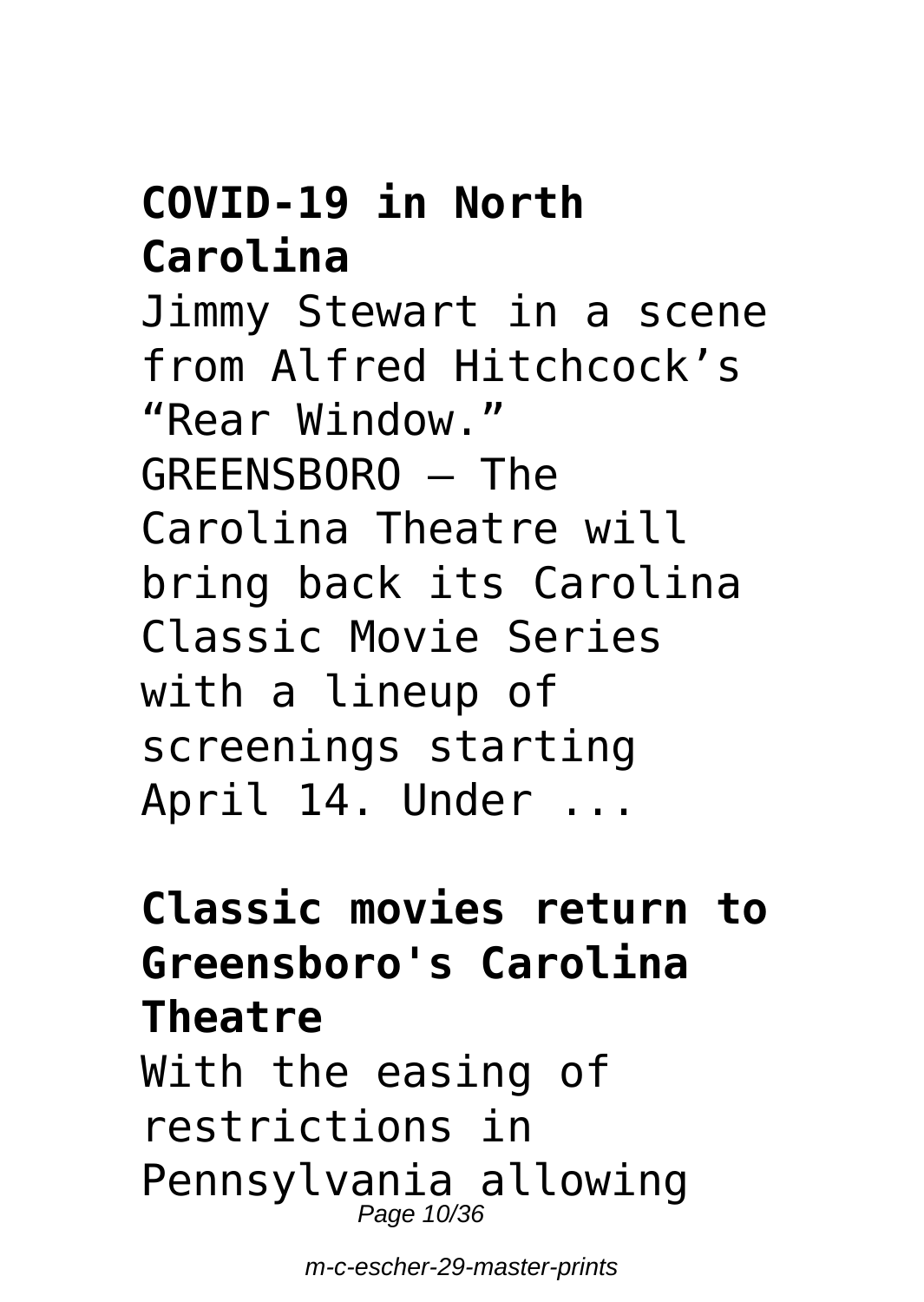```
for live audiences,
local theaters are
presenting in-person
productions for the
first time in more than
a year.
```
## **Things to do: Area theaters offer in-person shows**

Following are real estate transactions over \$5,000 as listed in records of the Erie County clerk's office for the week ending Jan. 29. • V/l&6 Crescent Drive, Michele Maher; Carol F.

Page 11/36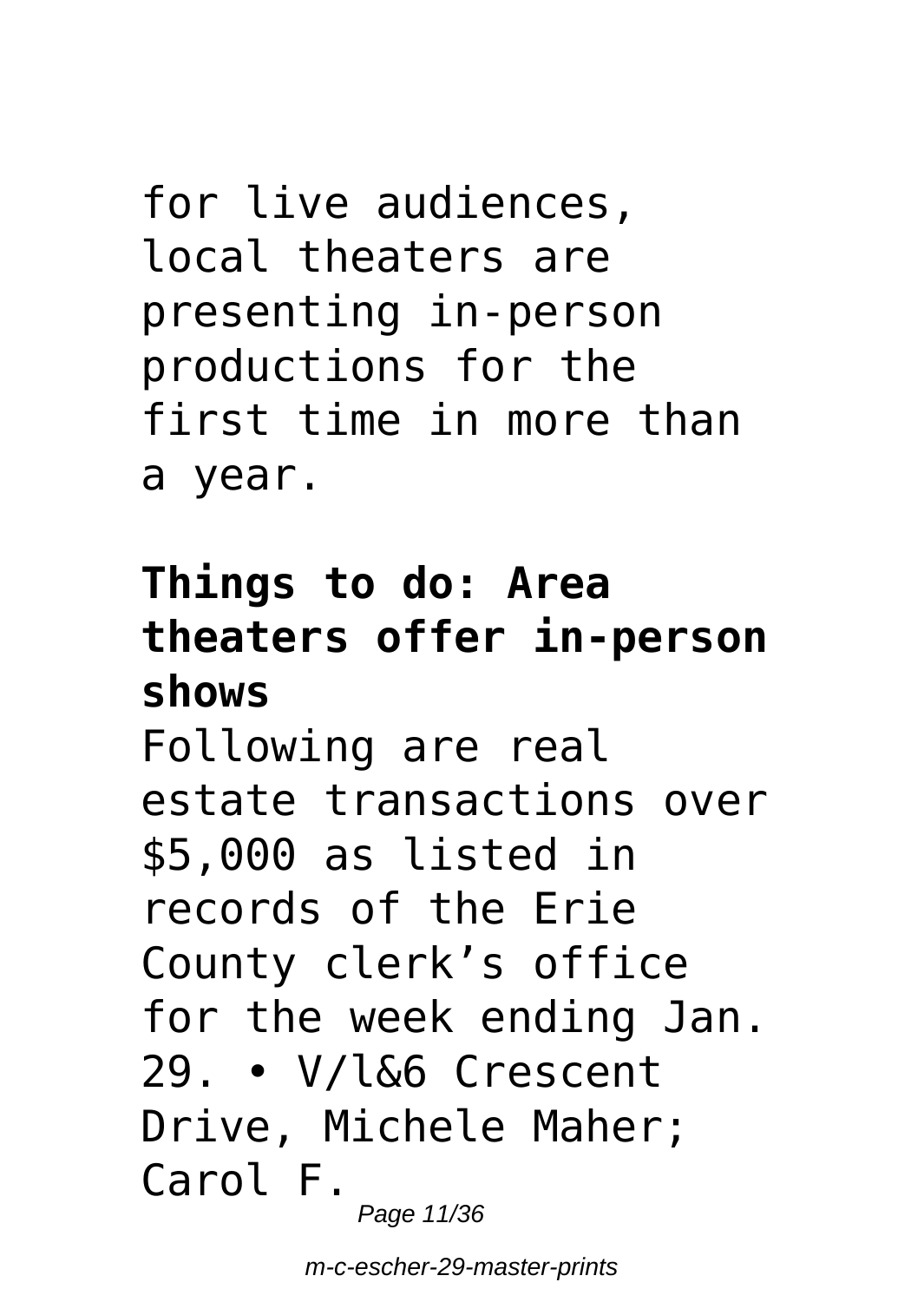#### **Erie County real estate transactions**

York County Coroner Sabrina Gast identified the three victims Wednesday morning as 29-year-old Cole ... happened around 4:30 p.m. on S.C. 5 near Park Place Road, just east of the York County Sheriff's ...

**3 dead, including 2 children, in fatal crash near York County sheriff's office** RALEIGH, N.C. (WTVD ... Page 12/36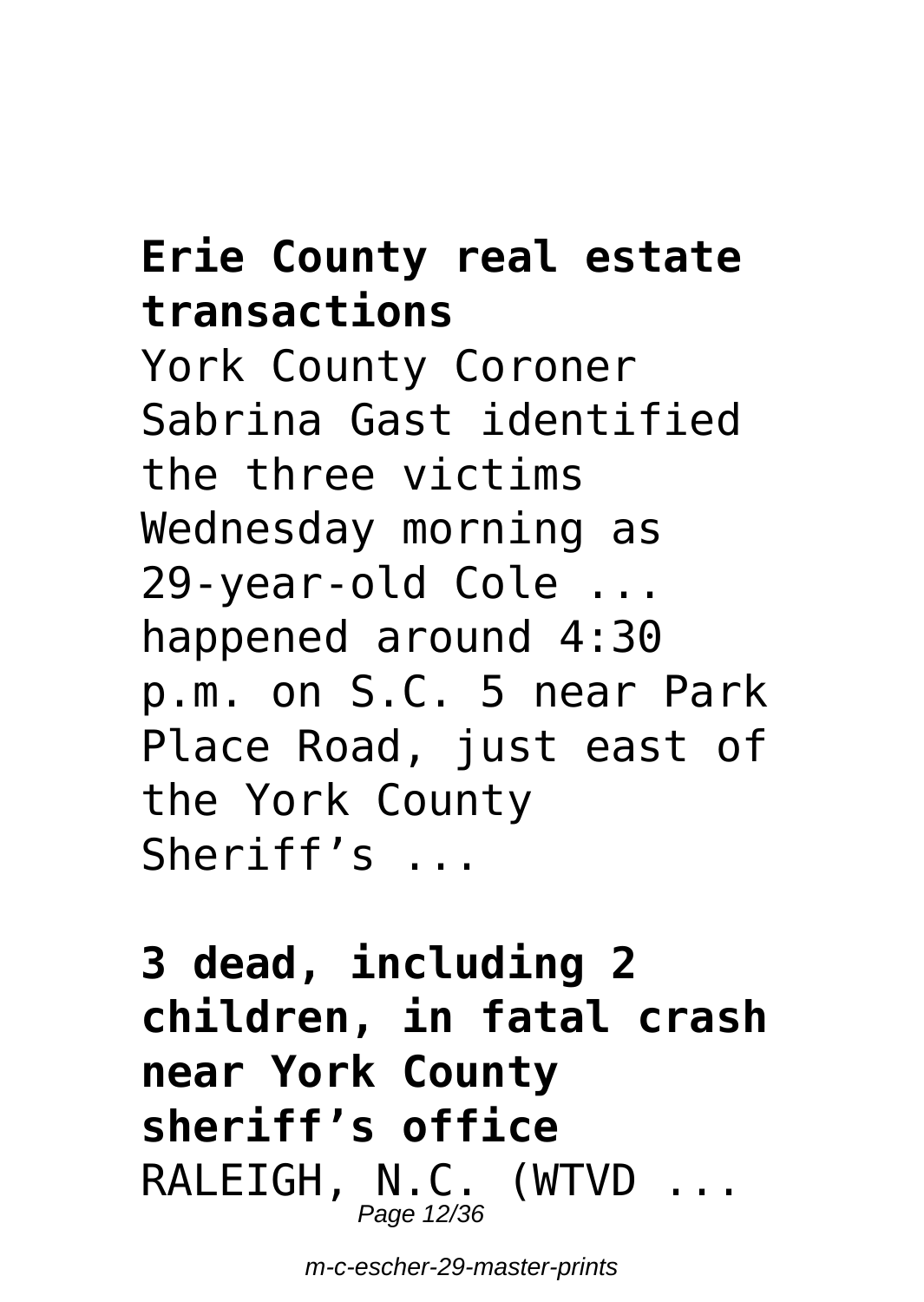9:25 a.m. Duke University said its COVID-19 positive rate is down to 0.14%. The university tested nearly 19,000 faculty, staff and students between March 29 and April ...

**North Carolina's COVID-19 metrics have plateaued, Gov. Cooper says** The ABCs of Newtown" is a series that will tie each letter of the alphabet to something in Newtown. This week we continue with a look at Page 13/36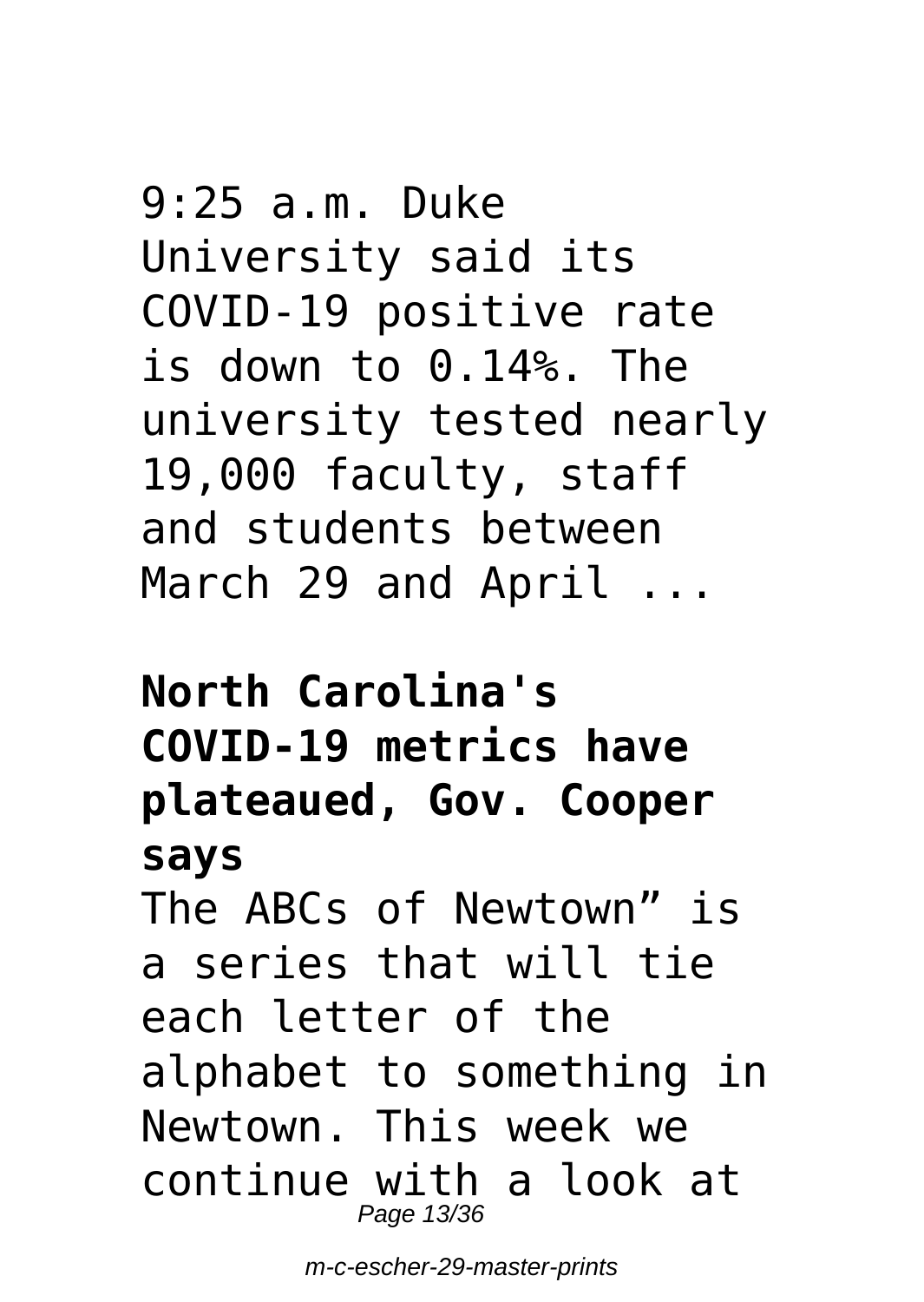the man whose legacy continues to serve his hometown four ...

## **The ABCs Of Newtown: C Is For Cullens** Eight schools in Natrona County will host halfday TANF preschool programs during the 2021-22 school year. Elementary schools with preschool programs will include Bar Nunn, Cottonwood, Evansville,

...

#### **Town Crier: Schools** John C. Martin, 69, who Page 14/36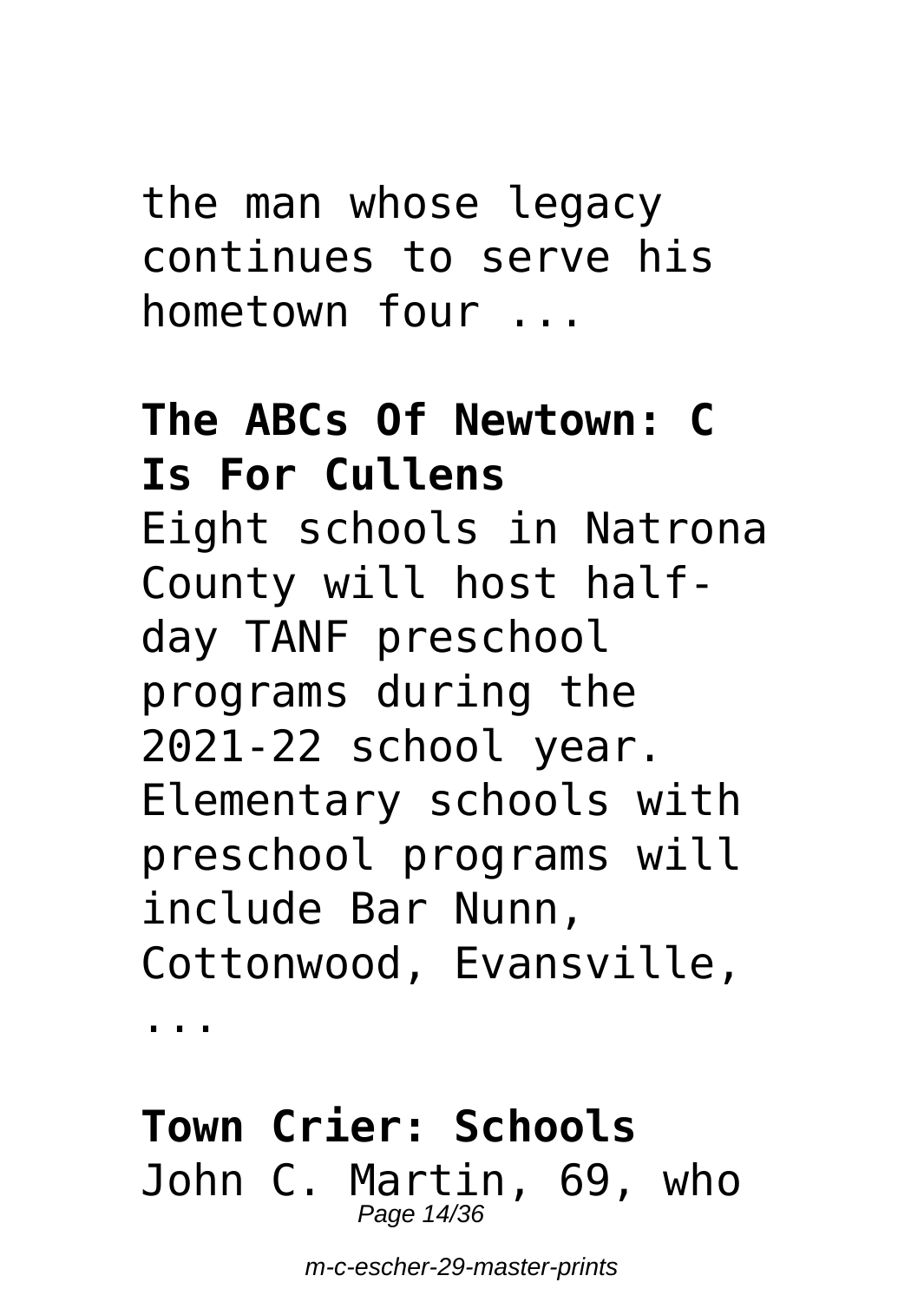helped develop the first once-a-day pill to treat HIV while serving as CEO of Gilead Sciences, died on March 30 after suffering head injuries from a fall the previous day.

**John C. Martin, pioneer of single-pill HIV treatment, dies unexpectedly** The Old Schwamb Mill is presenting a special virtual talk by an expert in the technique of gold leafing frames.

Page 15/36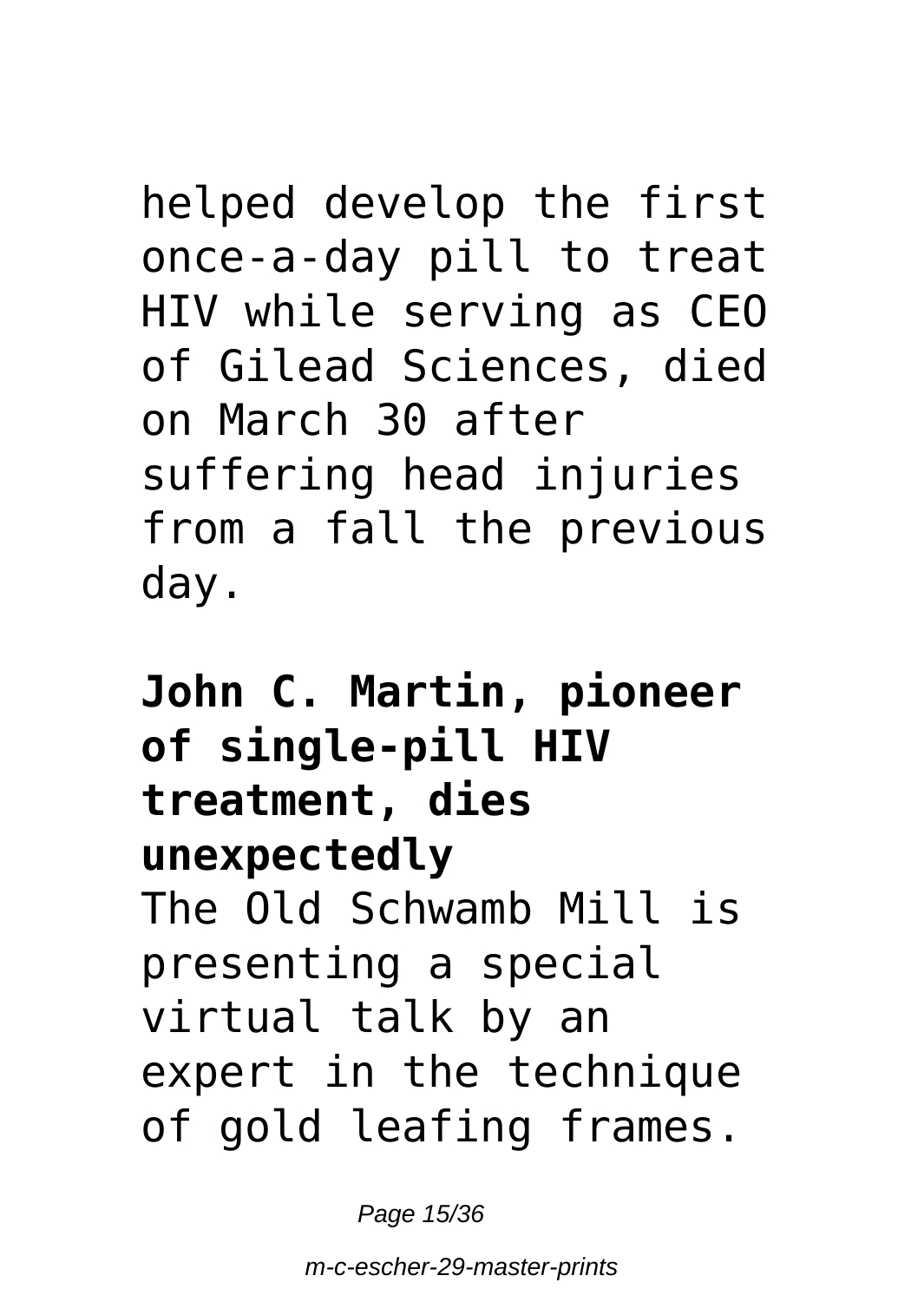#### **Old Schwamb Mill to host virtual talk**

At 29, she is middleaged for a goalkeeper

... Bledsoe is on the slow road, figuring it will take  $2\frac{1}{2}$  or three years to earn her master's degree. She is in no hurry, her life currently consumed with ...

**Aubrey Bledsoe's present is on the soccer pitch. Her future, she hopes, is in the boardroom.** The public library is offering a variety of<br><sub>*Page 16/36*</sub>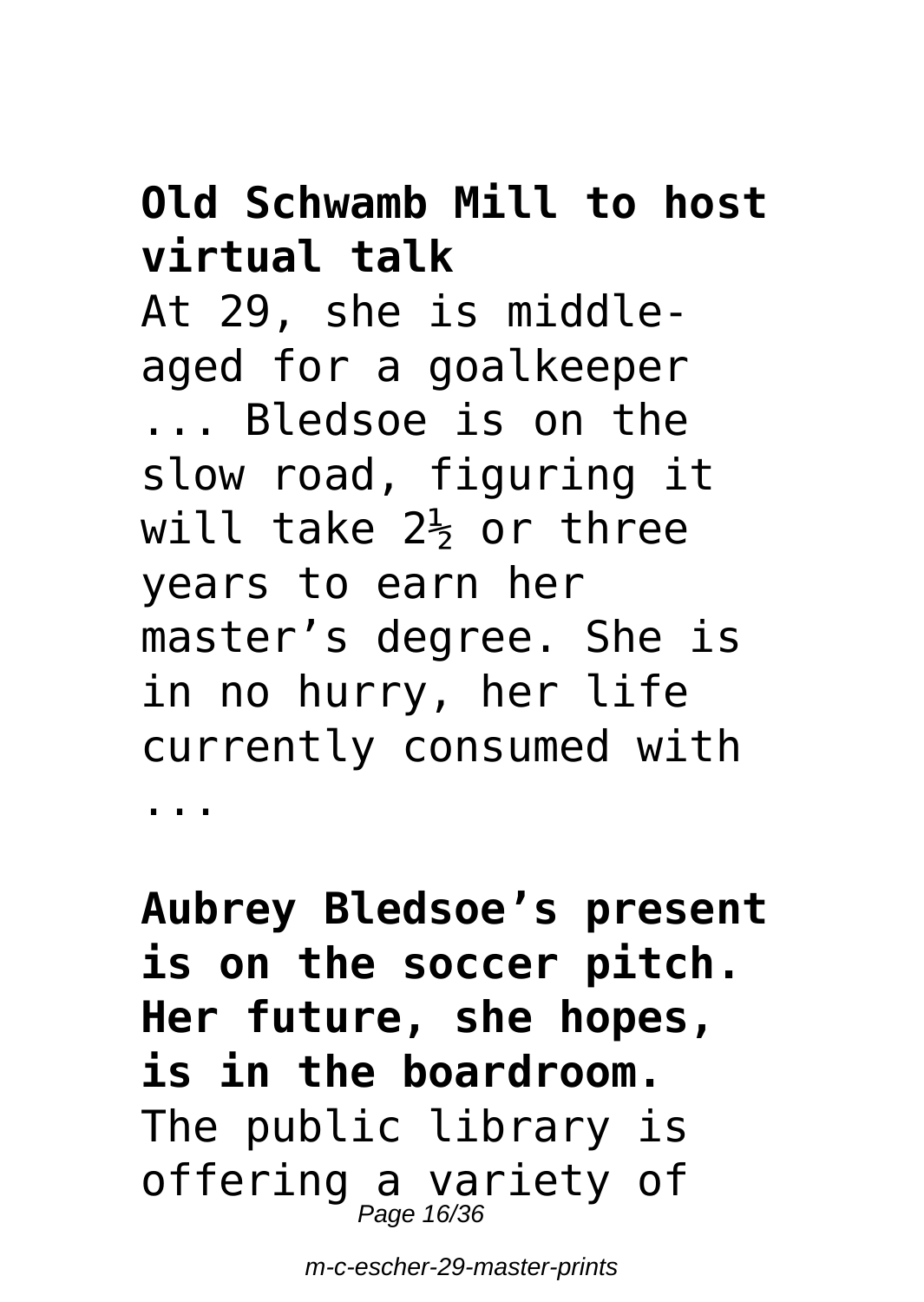virtual programs this month. For more information or to register, visit under Calendar of Events.

*North Carolina's COVID-19 metrics have plateaued, Gov. Cooper says Here are the latest updates about COVID-19, the disease caused by the novel coronavirus, in North Carolina. 4:50 p.m. El Futuro has partnered with Carolina Blue Pharmacy to begin offering COVID-19 ... Following are real estate* Page 17/36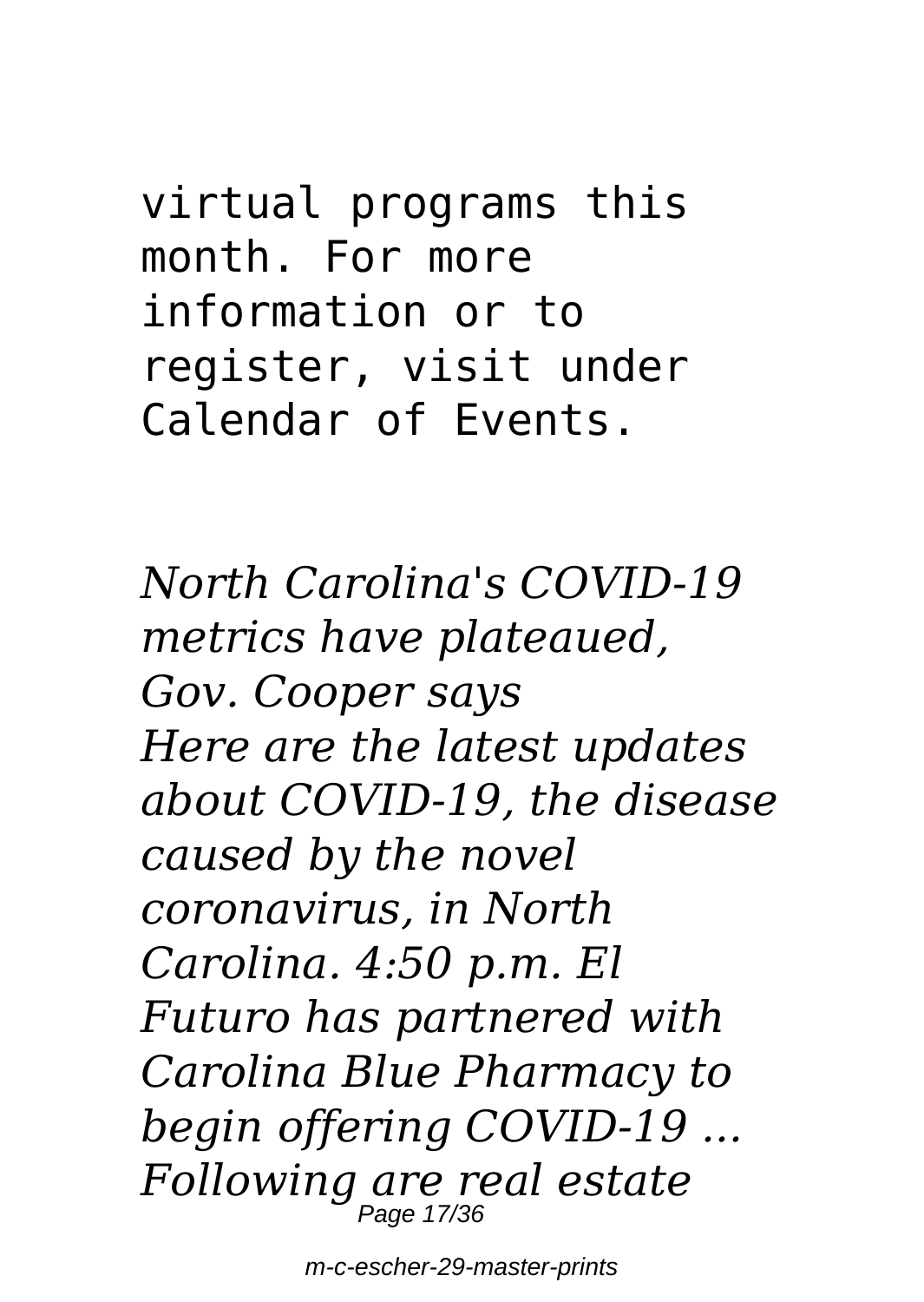*transactions over \$5,000 as listed in records of the Erie County clerk's office for the week ending Jan. 29. • V/l&6 Crescent Drive, Michele Maher; Carol F.*

*A 66-year-old whose wife is active duty Air Force stationed in the Washington, D.C., area tried ... week of March 29, but he and a coworker were able to get their first shots the week before at a ...*

Zoom is the top growth company of all time across cloud software. The market's biggest Page 18/36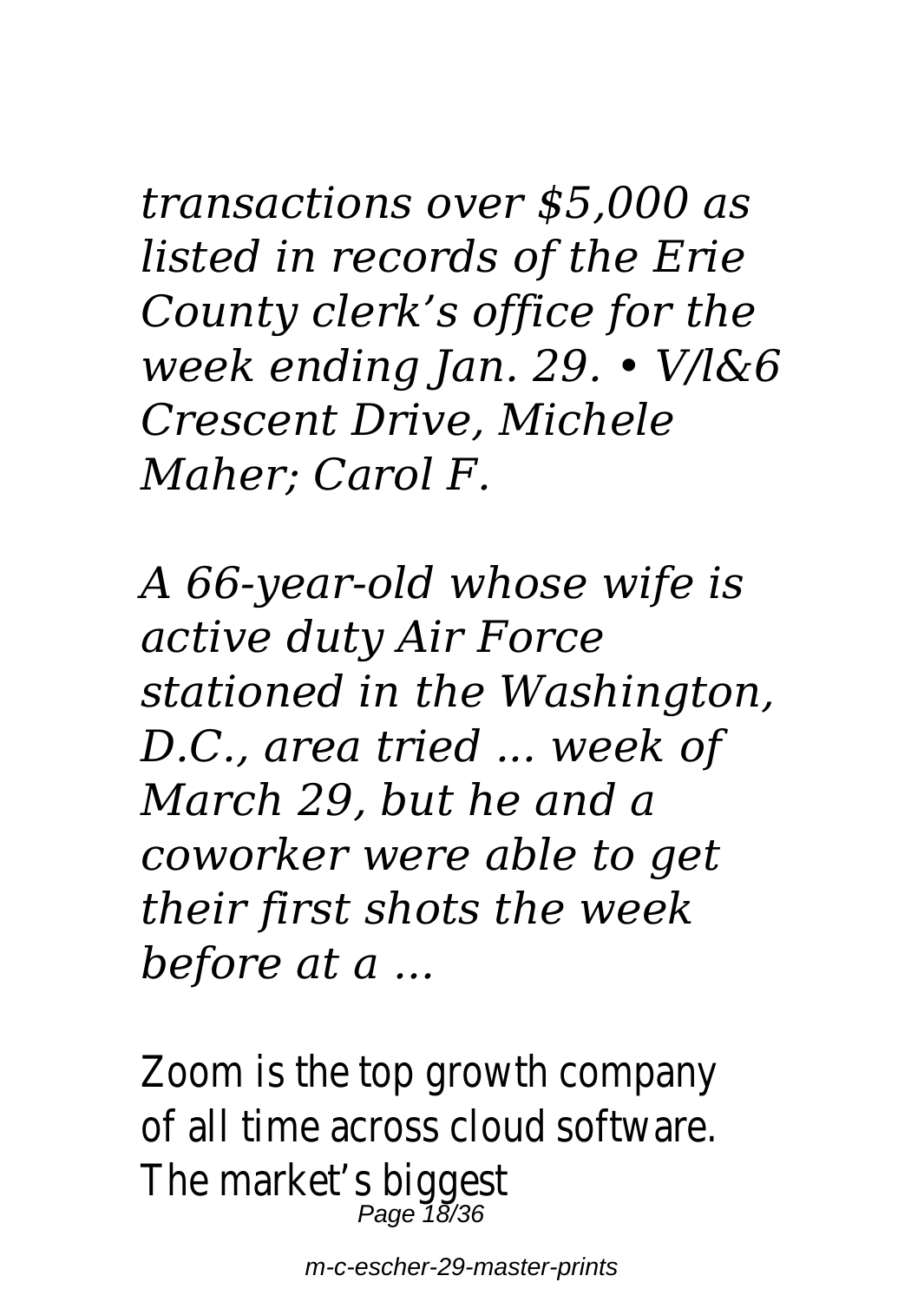misperception about Zoom is that it's a web conferencing app. The company is more than 2 years into developing ...

Old Schwamb Mill to host virtual talk

St. Tammany Parish Public Schools Superintendent Frank Jabbia filled two key spots in his administration on Thursday, tapping veteran educators Jeanne McCurley and Kimberly Gardner to be assistant sup ... M C Escher 29 Master John C. Martin, 69, who helped develop the first once-a-day pill to treat HIV while serving as CEO of Gilead Sciences, died on March 30 after suffering head Page 19/36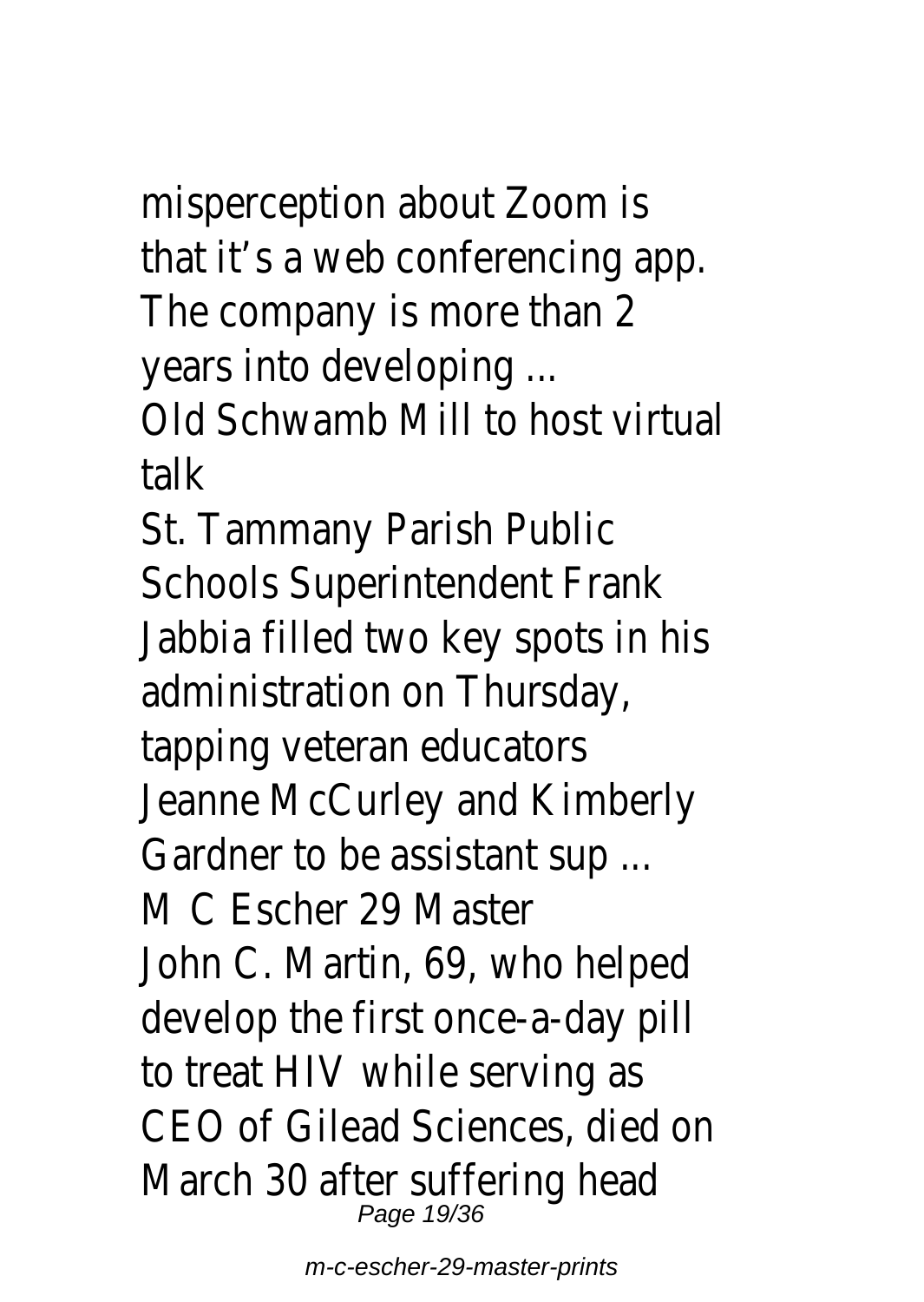injuries from a fall the previous day.

3 dead, including 2 children, in fatal crash near York County sheriff's office

The Old Schwamb Mill is presenting a special virtual talk by an expert in the technique of gold leafing frames.

Writing this to inform all my friends, family, and wellwishers that I have tested positive for Covid-19 and have been admitted to a private hospital where I'm being taken good care of. Will be back ... 'Master' director Lokesh

Page 20/36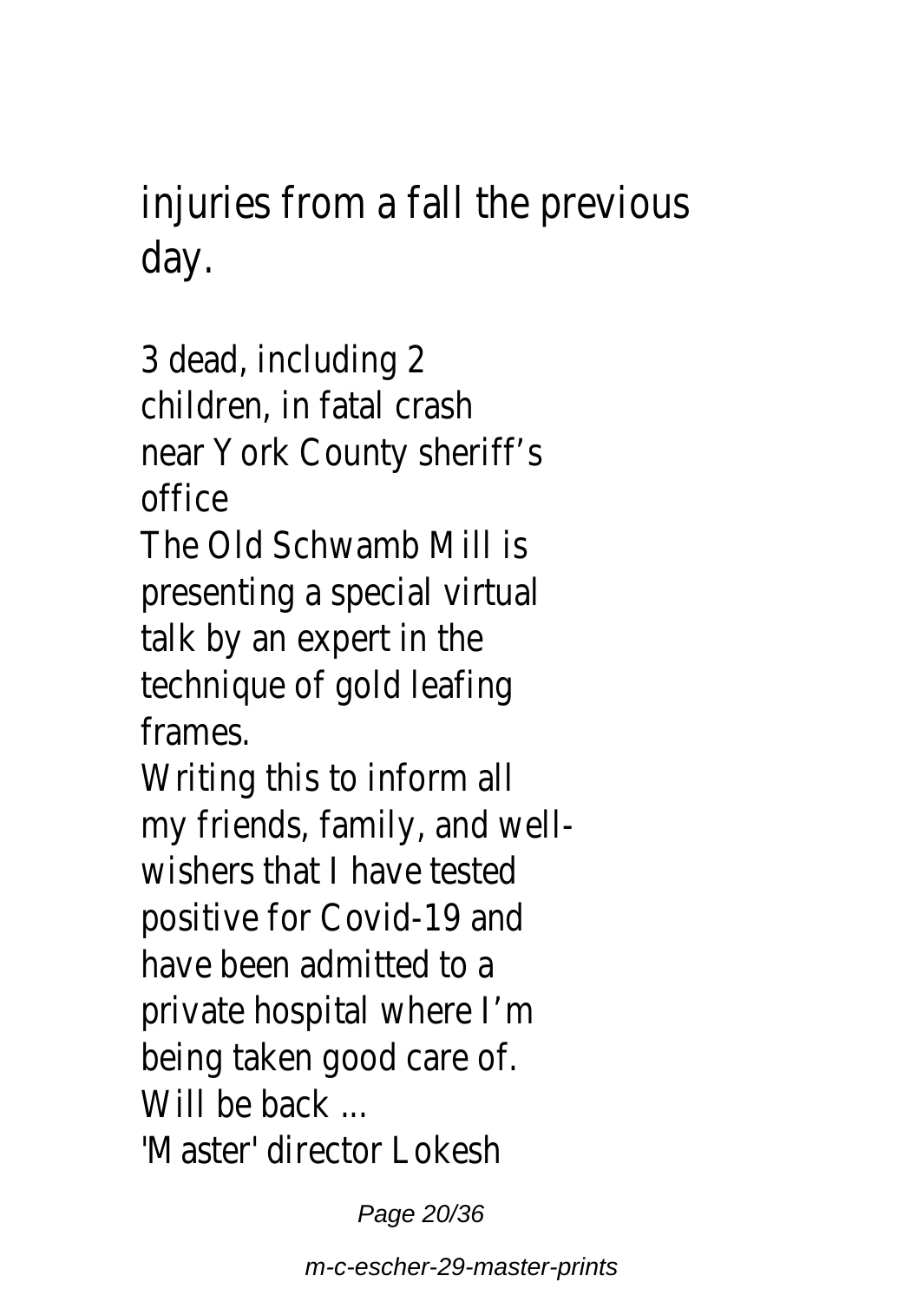Kanagaraj tests positive for COVID-19, gets admitted to private hospital Don't be fooled, Hammond is very serious about her art. Influenced by famed Dutch graphic artist M.C. Escher as well as Ten Hundred (AKA the Seattle-based artist Peter Robinson who creates

...

*Things to do: Area theaters offer in-person shows At 29, she is middle-aged for a goalkeeper ... Bledsoe is on the slow road, figuring it will take 2½ or three years to*

Page 21/36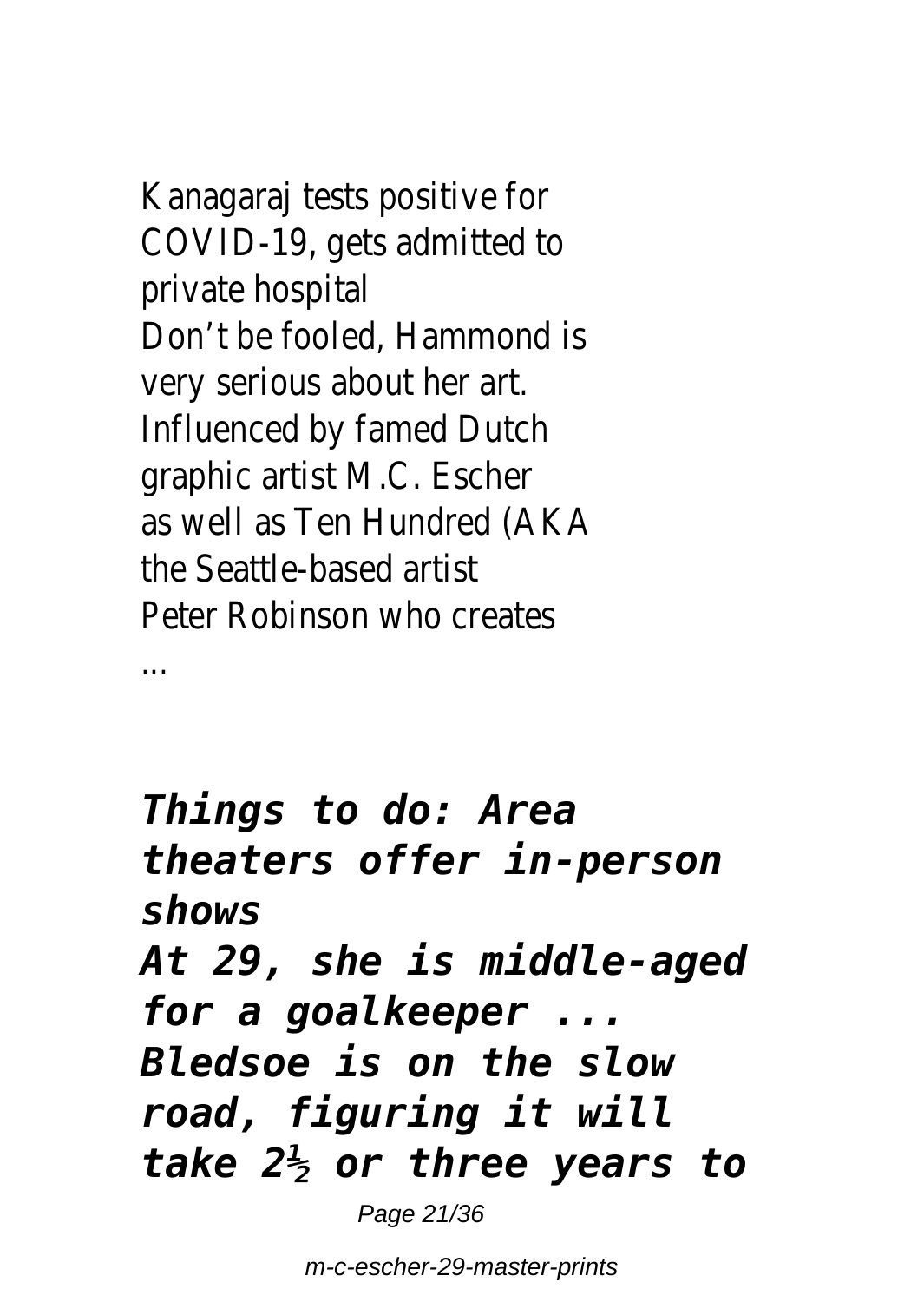*earn her master's degree. She is in no hurry, her life currently consumed with ... Balancing Olympic training, med school 'a learning experience' for Canadian cyclist With the easing of restrictions in Pennsylvania allowing for live audiences, local theaters are presenting inperson productions for the first time in more than a year.*

#### *Town Crier: Schools Sioux City muralist blurs line between art show and music*

Page 22/36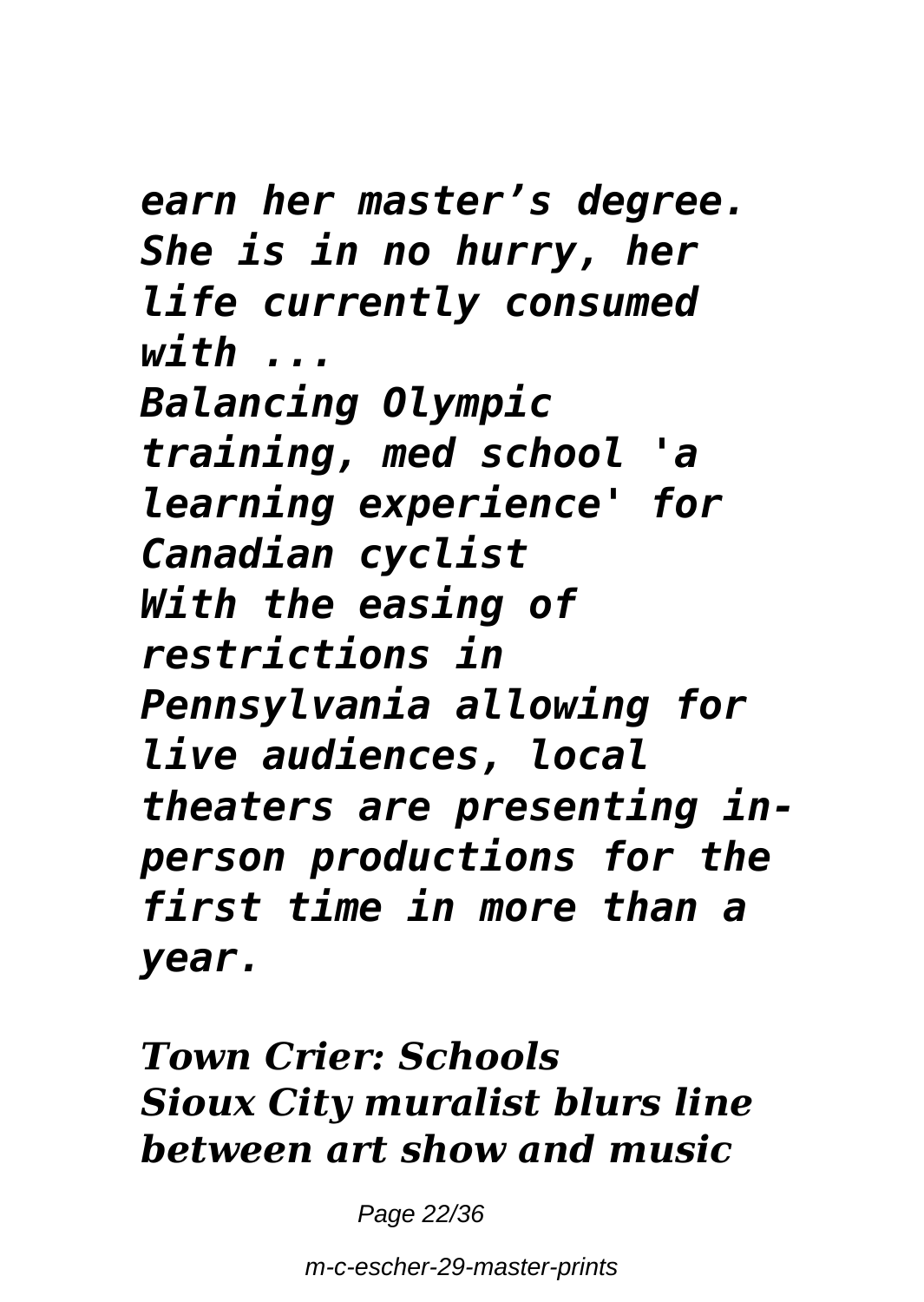*show Eight schools in Natrona County will host half-day TANF preschool programs during the 2021-22 school year. Elementary schools with preschool programs will include Bar Nunn, Cottonwood, Evansville, ... Erie County real estate transactions RALEIGH, N.C. (WTVD ... 9:25 a.m. Duke University said its COVID-19 positive rate is down to 0.14%. The university tested nearly 19,000 faculty, staff and students between March 29 and April ...*

*Oncolytic virotherapy induced CSDE1 neo-antigenesis restricts VSV replication but can be* Page 23/36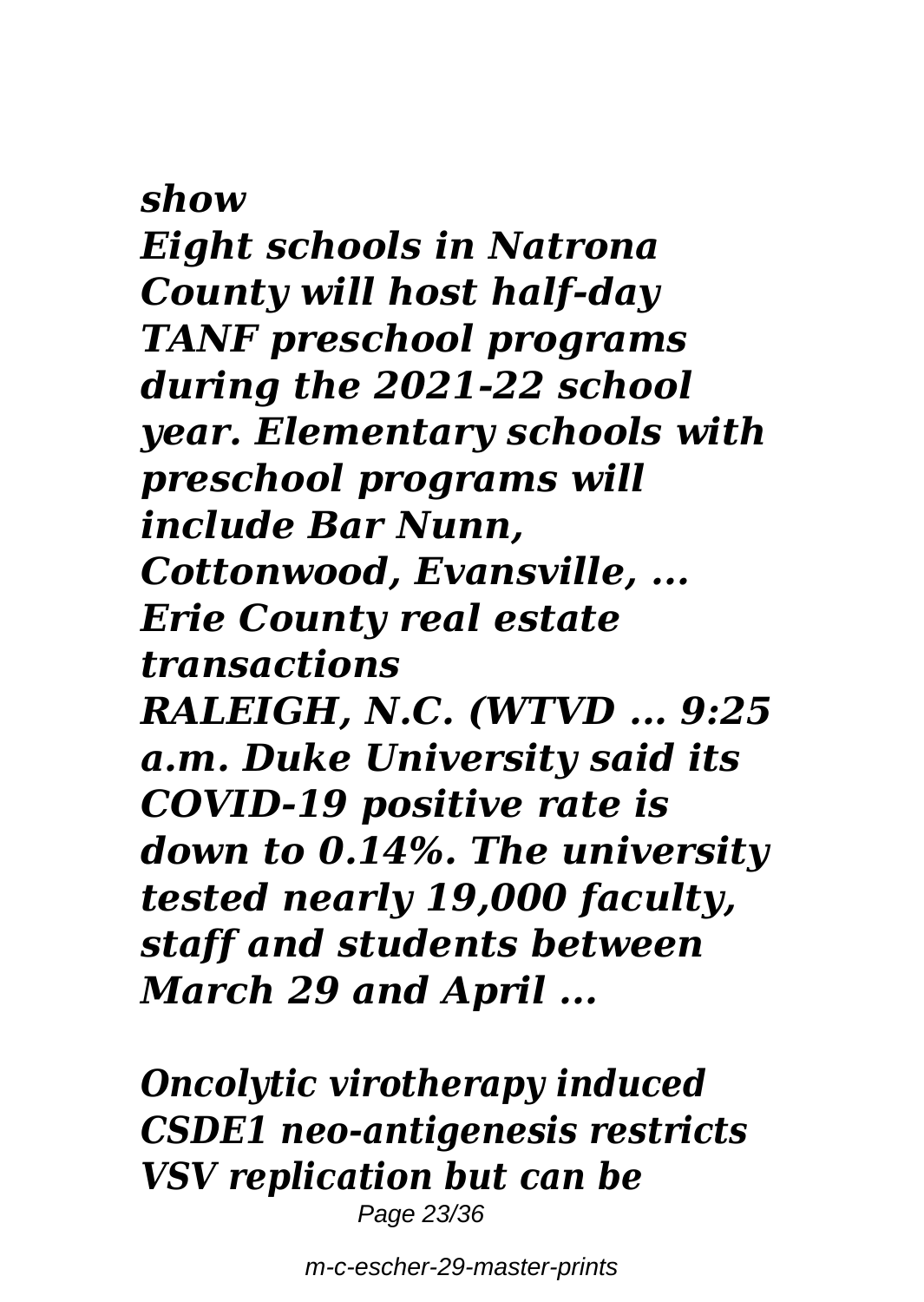*targeted by immunotherapy Jimmy Stewart in a scene from Alfred Hitchcock's "Rear Window." GREENSBORO — The Carolina Theatre will bring back its Carolina Classic Movie Series with a lineup of screenings starting April 14. Under ... Troops and families report mixed results in COVID vaccine availability The ABCs Of Newtown: C Is For Cullens John C. Martin, pioneer of singlepill HIV treatment, dies unexpectedly*

Zoom Video Stock: Will History Repeat? York County Coroner Sabrina Gast identified the three victims

Page 24/36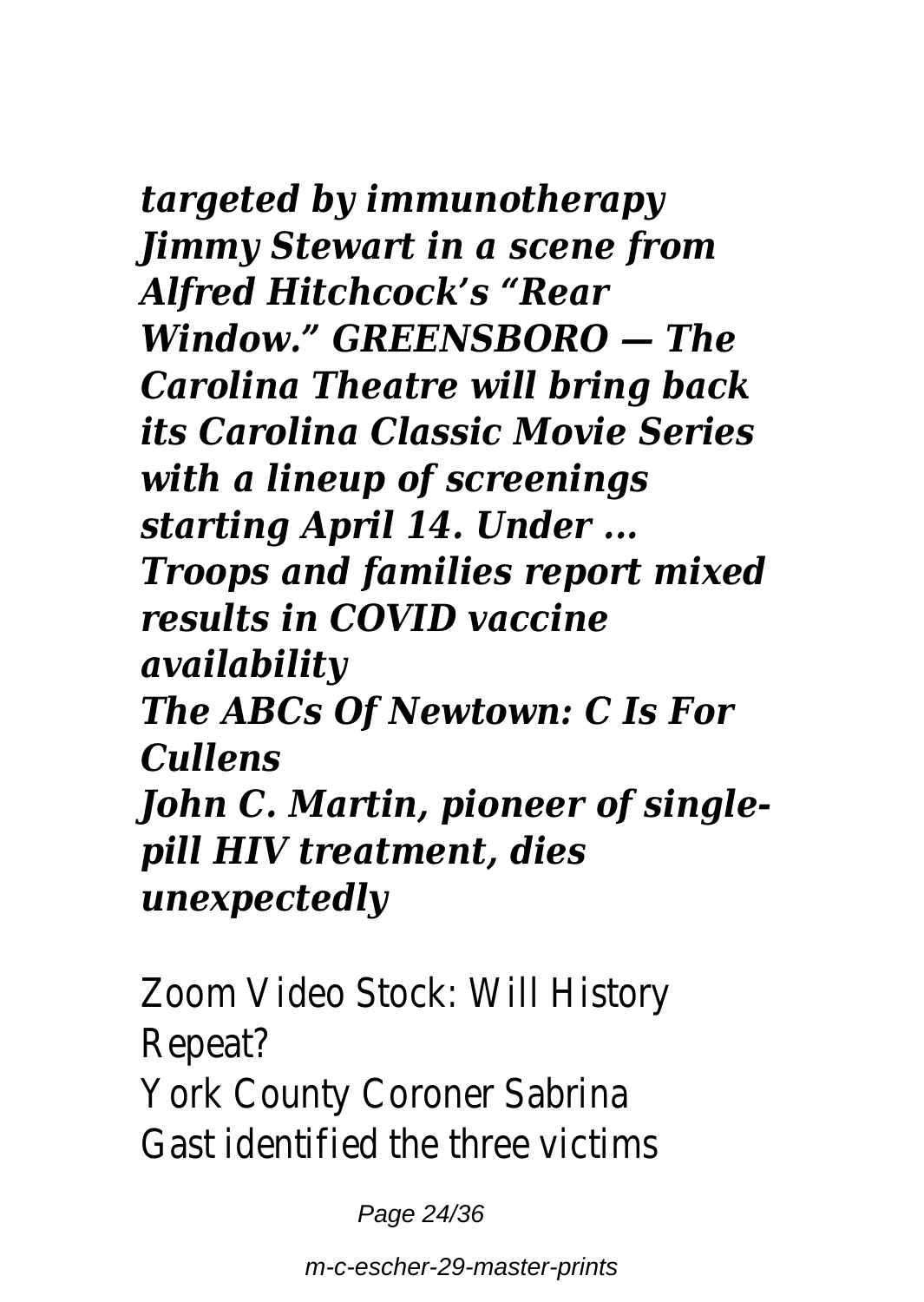Wednesday morning as 29-yearold Cole ... happened around 4:30 p.m. on S.C. 5 near Park Place Road, just east of the York County Sheriff's ... M C Escher 29 Master Don't be fooled, Hammond is very serious about her art. Influenced by famed Dutch graphic artist M.C. Escher as well as Ten Hundred (AKA the Seattlebased artist Peter Robinson who creates ...

Sioux City muralist blurs line between art show and music show Oncolytic viruses, such as

vesicular stomatitis virus (VSV), are a promising class of cancer

Page 25/36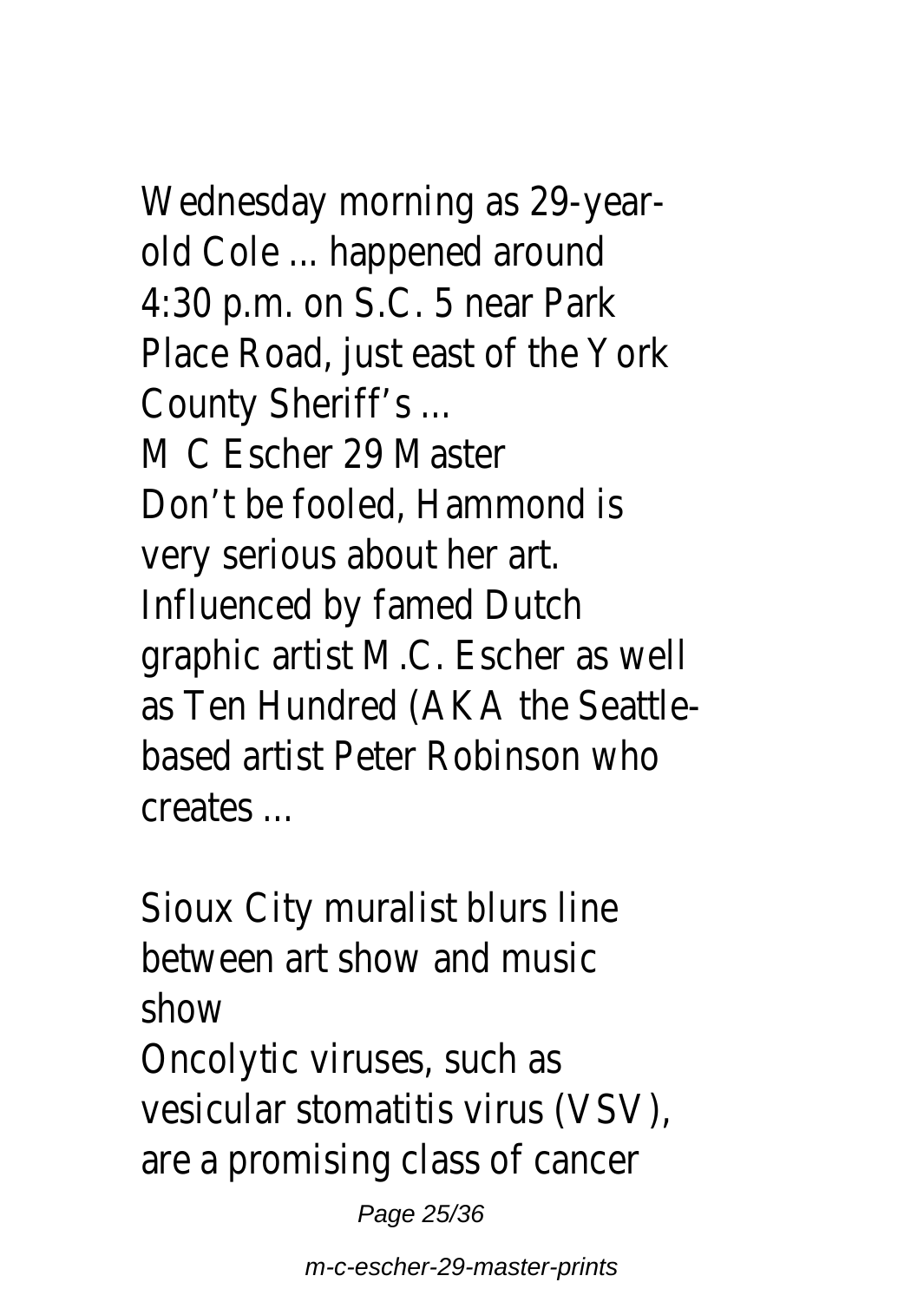therapeutics. Here the authors report that a mutation in the CSDE1 gene renders cancer cells resistant to ...

Oncolytic virotherapy induced CSDE1 neo-antigenesis restricts VSV replication but can be targeted by immunotherapy In mammals, the suprachiasmatic nuclei (SCN) house the "master circadian pacemaker ... in 4% v/v para formaldehyde and 10% w/v sucrose in 0.1 M phosphate buffer saline at 4 °C overnight. The following ...

Adenosine integrates light and sleep signalling for the

Page 26/36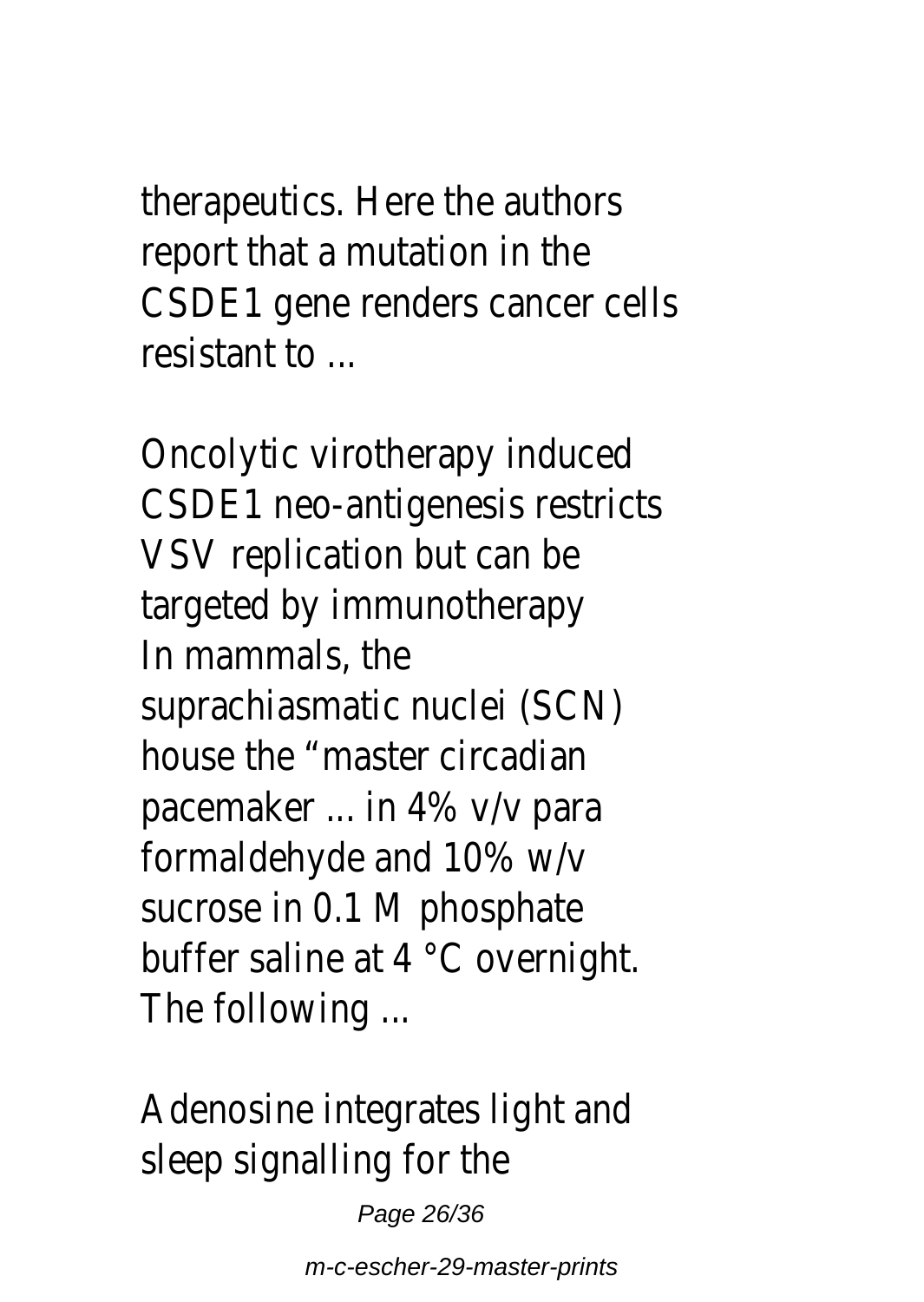regulation of circadian timing in mice

Writing this to inform all my friends, family, and well-wishers that I have tested positive for Covid-19 and have been admitted to a private hospital where I'm being taken good care of. Will be back ...

'Master' director Lokesh Kanagaraj tests positive for COVID-19, gets admitted to private hospital St. Tammany Parish Public Schools Superintendent Frank Jabbia filled two key spots in his administration on Thursday, tapping veteran educators Jeanne McCurley and Kimberly

Page 27/36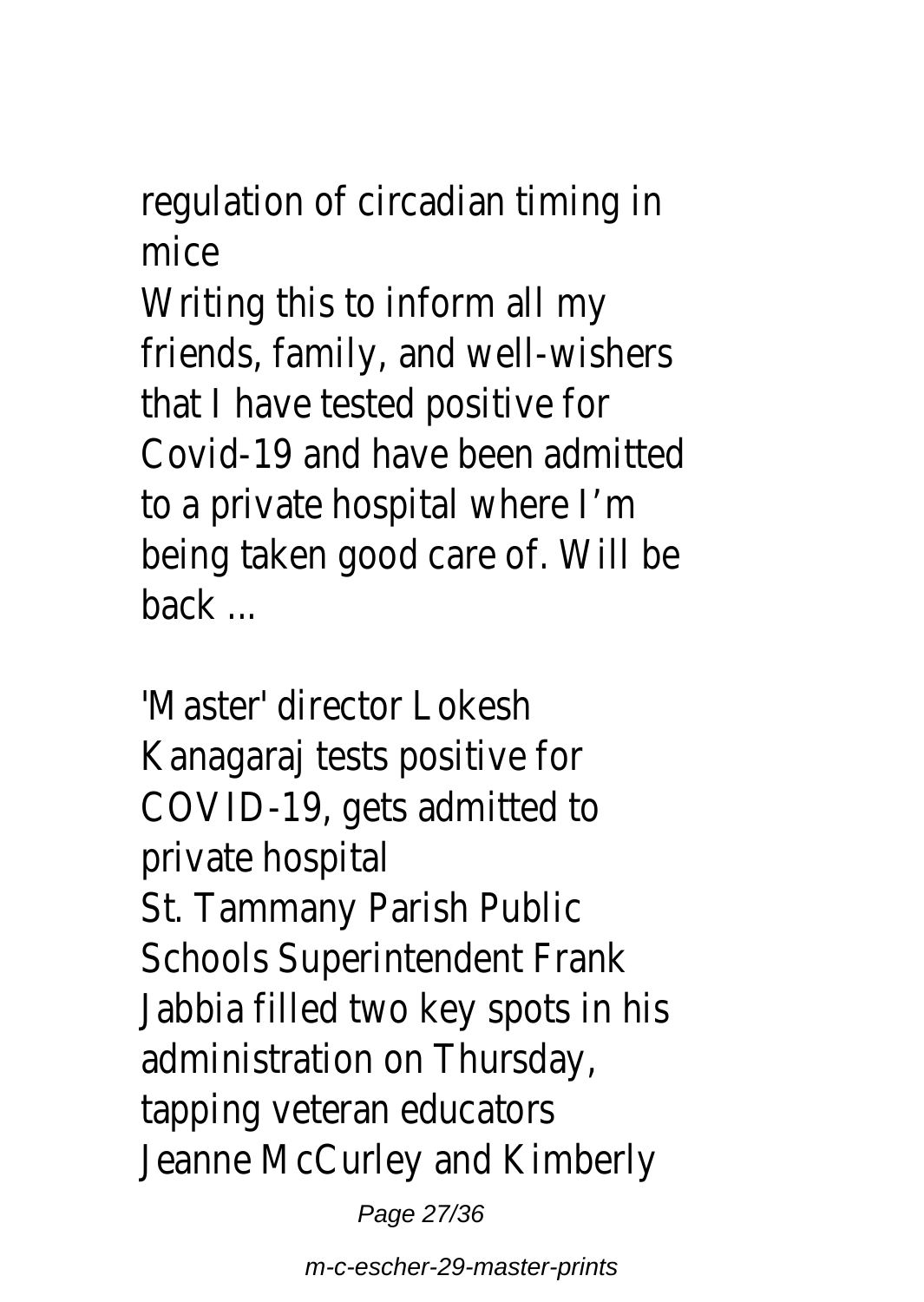Gardner to be assistant sup ...

Jabbia names Jeanne McCurley, Kimberly Gardner to assistant superintendent roles The 29-year-old Foreman-Mackey, from Kingston ... I forget who said it, but it's something that I try to embody when I'm in these places," she said. The day after the Olympics were postponed, ...

Balancing Olympic training, med school 'a learning experience' for Canadian cyclist Zoom is the top growth company of all time across cloud software. The market's biggest misperception about Zoom is

Page 28/36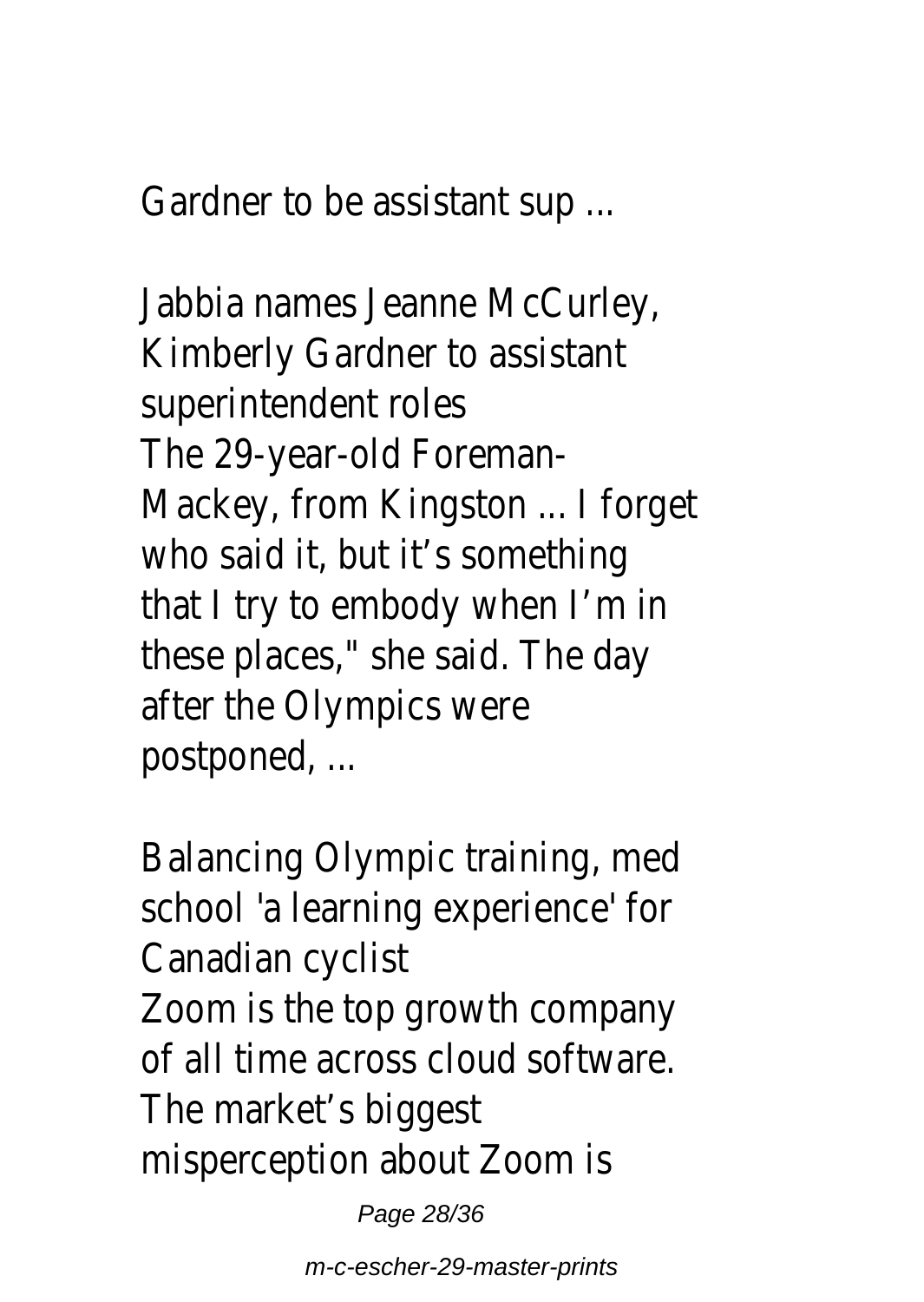that it's a web conferencing app. The company is more than 2 years into developing ...

Zoom Video Stock: Will History Repeat?

A 66-year-old whose wife is active duty Air Force stationed in the Washington, D.C., area tried ... week of March 29, but he and a coworker were able to get their first shots the week before at a

Troops and families report mixed results in COVID vaccine availability Here are the latest updates about COVID-19, the disease caused by the novel coronavirus, in North Carolina. 4:50 p.m. El Futuro has

Page 29/36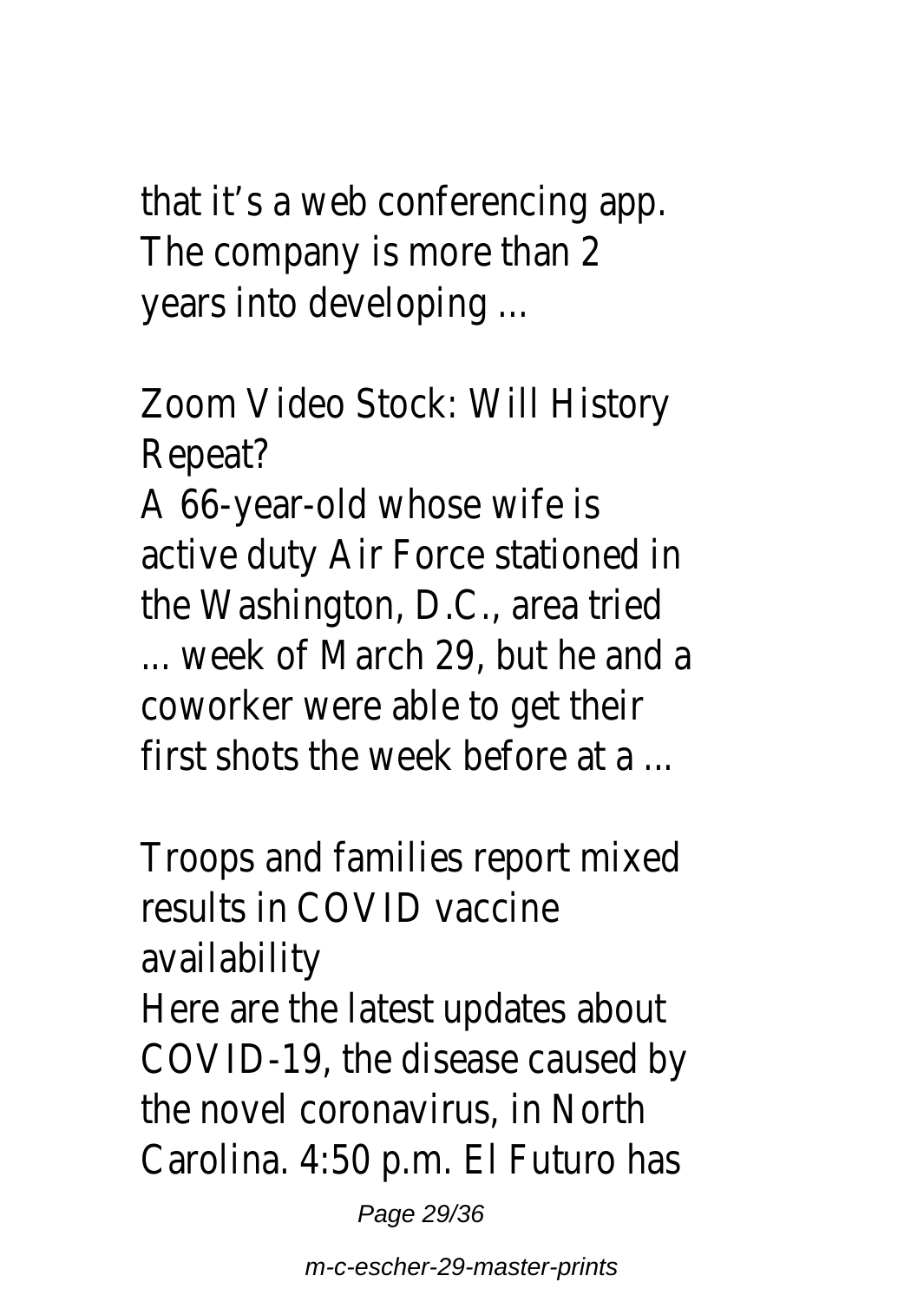partnered with Carolina Blue Pharmacy to begin offering  $COMID-19$   $\ldots$ 

Anyone over the age of 16 can now get vaccinated against COVID-19 in North Carolina Jimmy Stewart in a scene from Alfred Hitchcock's "Rear Window." GREENSBORO — The Carolina Theatre will bring back its Carolina Classic Movie Series with a lineup of screenings starting April 14. Under ...

Classic movies return to Greensboro's Carolina Theatre With the easing of restrictions in Pennsylvania allowing for live audiences, local theaters are

Page 30/36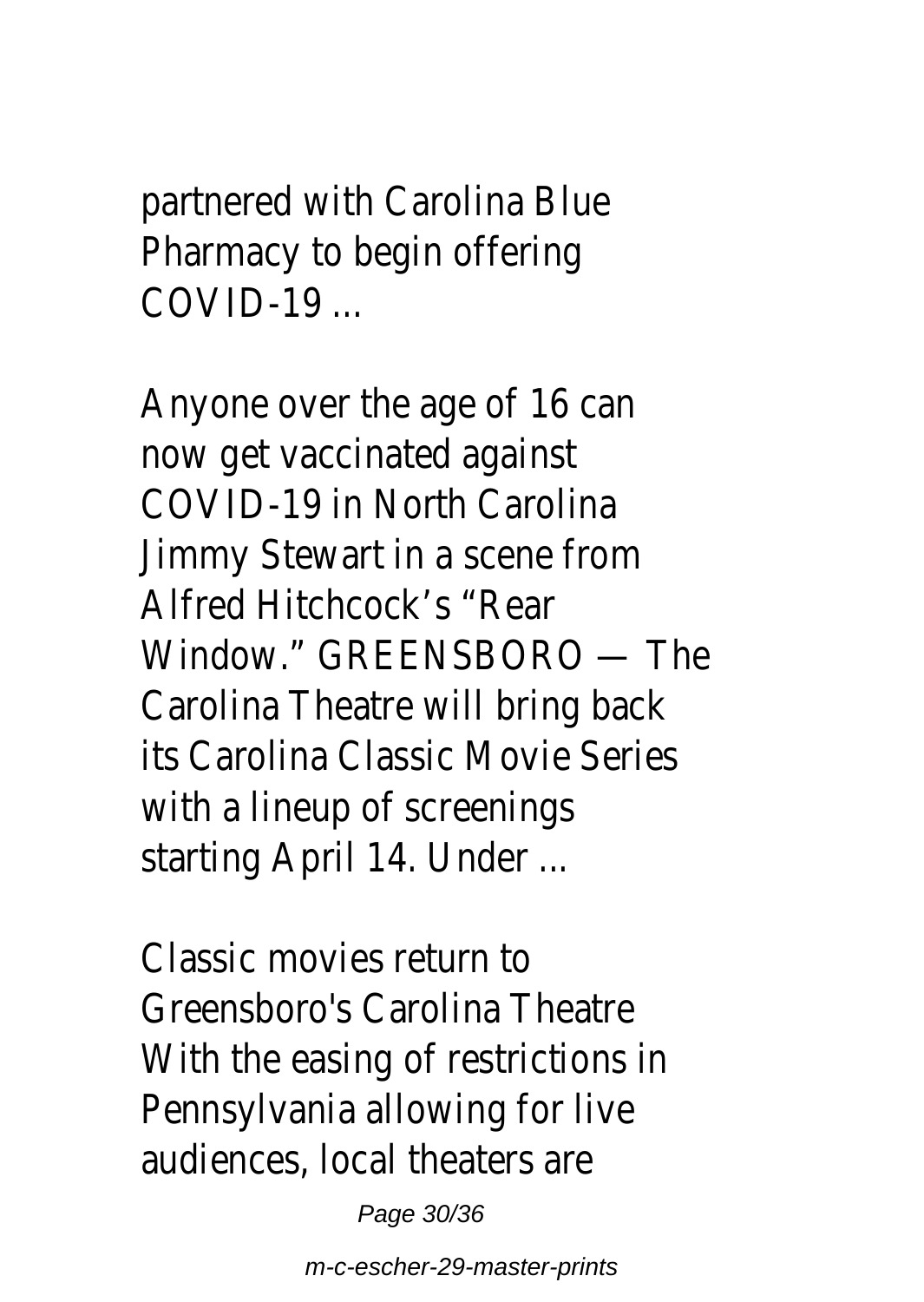presenting in-person productions for the first time in more than a year.

Things to do: Area theaters offer in-person shows Following are real estate transactions over \$5,000 as listed in records of the Erie County clerk's office for the week ending Jan. 29. • V/l&6 Crescent Drive, Michele Maher; Carol F.

Erie County real estate transactions York County Coroner Sabrina Gast identified the three victims Wednesday morning as 29-yearold Cole ... happened around

Page 31/36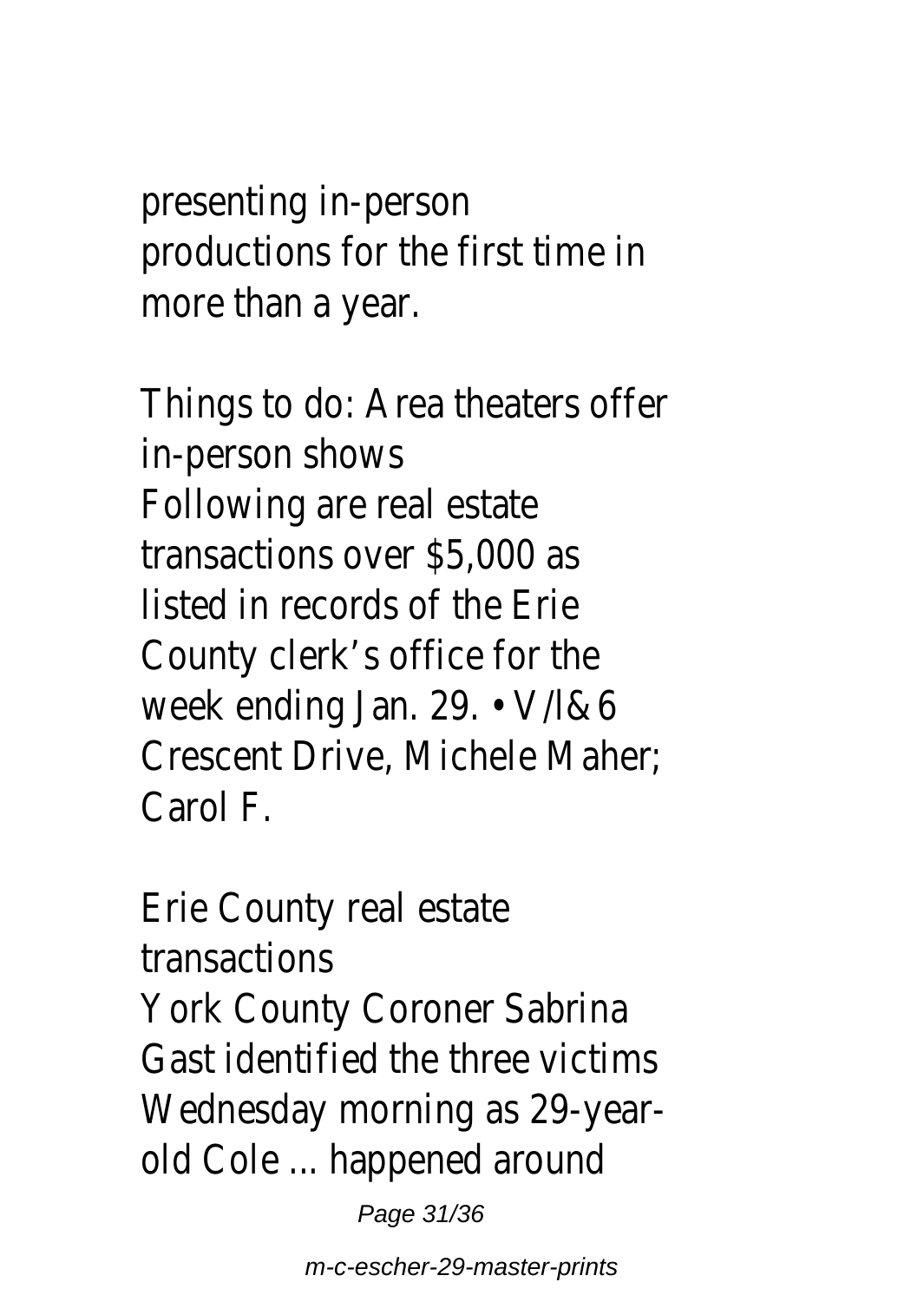4:30 p.m. on S.C. 5 near Park Place Road, just east of the York County Sheriff's ...

3 dead, including 2 children, in fatal crash near York County sheriff's office RALEIGH, N.C. (WTVD ... 9:25 a.m. Duke University said its COVID-19 positive rate is down to 0.14%. The university tested nearly 19,000 faculty, staff and students between March 29 and April ...

North Carolina's COVID-19 metrics have plateaued, Gov. Cooper says The ABCs of Newtown" is a series that will tie each letter of

Page 32/36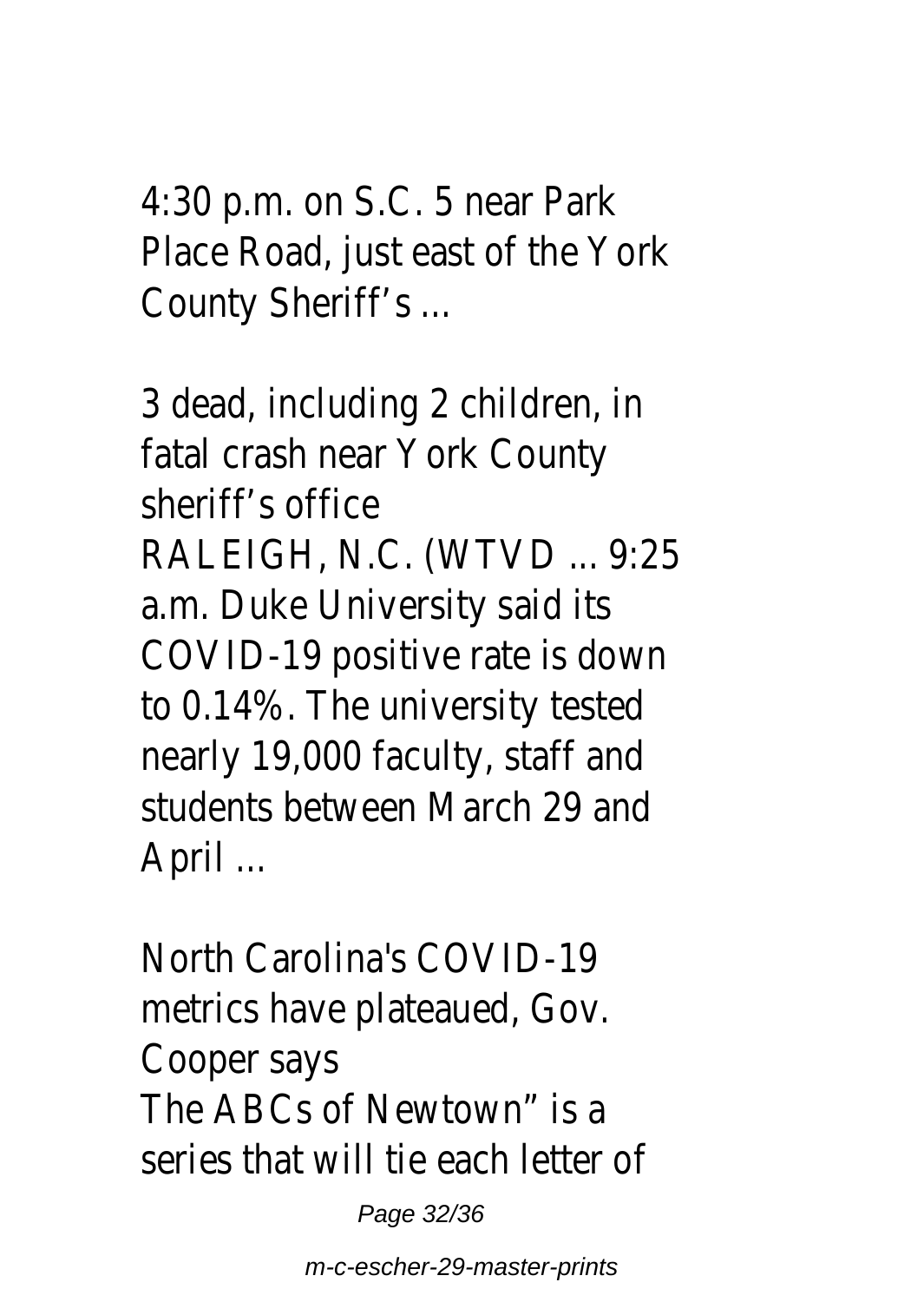the alphabet to something in Newtown. This week we continue with a look at the man whose legacy continues to serve his hometown four ...

The ABCs Of Newtown: C Is For **Cullens** Eight schools in Natrona County will host half-day TANF preschool programs during the 2021-22 school year. Elementary schools with preschool programs will include Bar Nunn, Cottonwood, Evansville, ...

Town Crier: Schools John C. Martin, 69, who helped develop the first once-a-day pill to treat HIV while serving as CEO

Page 33/36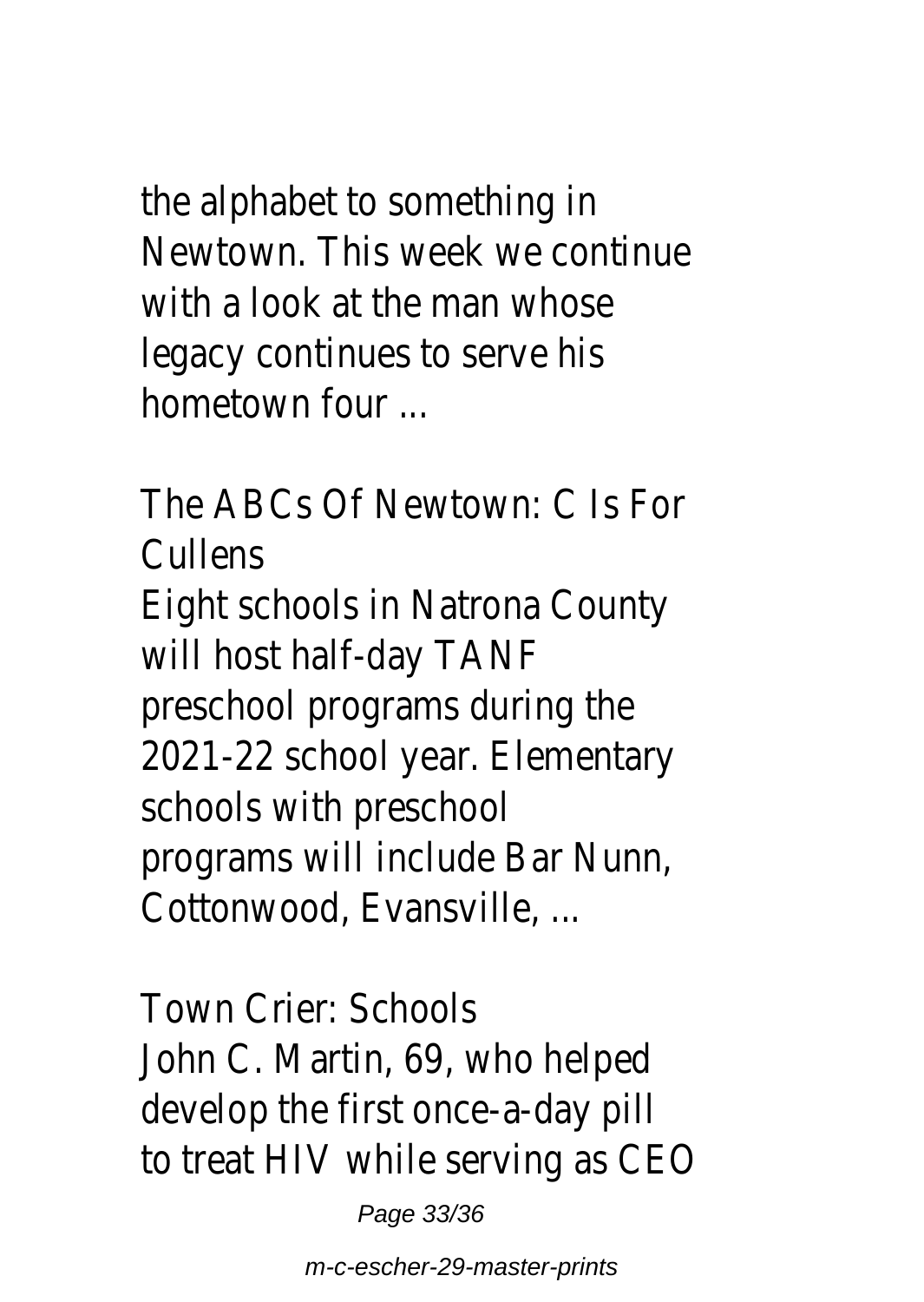of Gilead Sciences, died on March 30 after suffering head injuries from a fall the previous day.

John C. Martin, pioneer of singlepill HIV treatment, dies unexpectedly The Old Schwamb Mill is presenting a special virtual talk by an expert in the technique of gold leafing frames.

Old Schwamb Mill to host virtual talk

At 29, she is middle-aged for a goalkeeper ... Bledsoe is on the slow road, figuring it will take 2½ or three years to earn her master's degree. She is in no

Page 34/36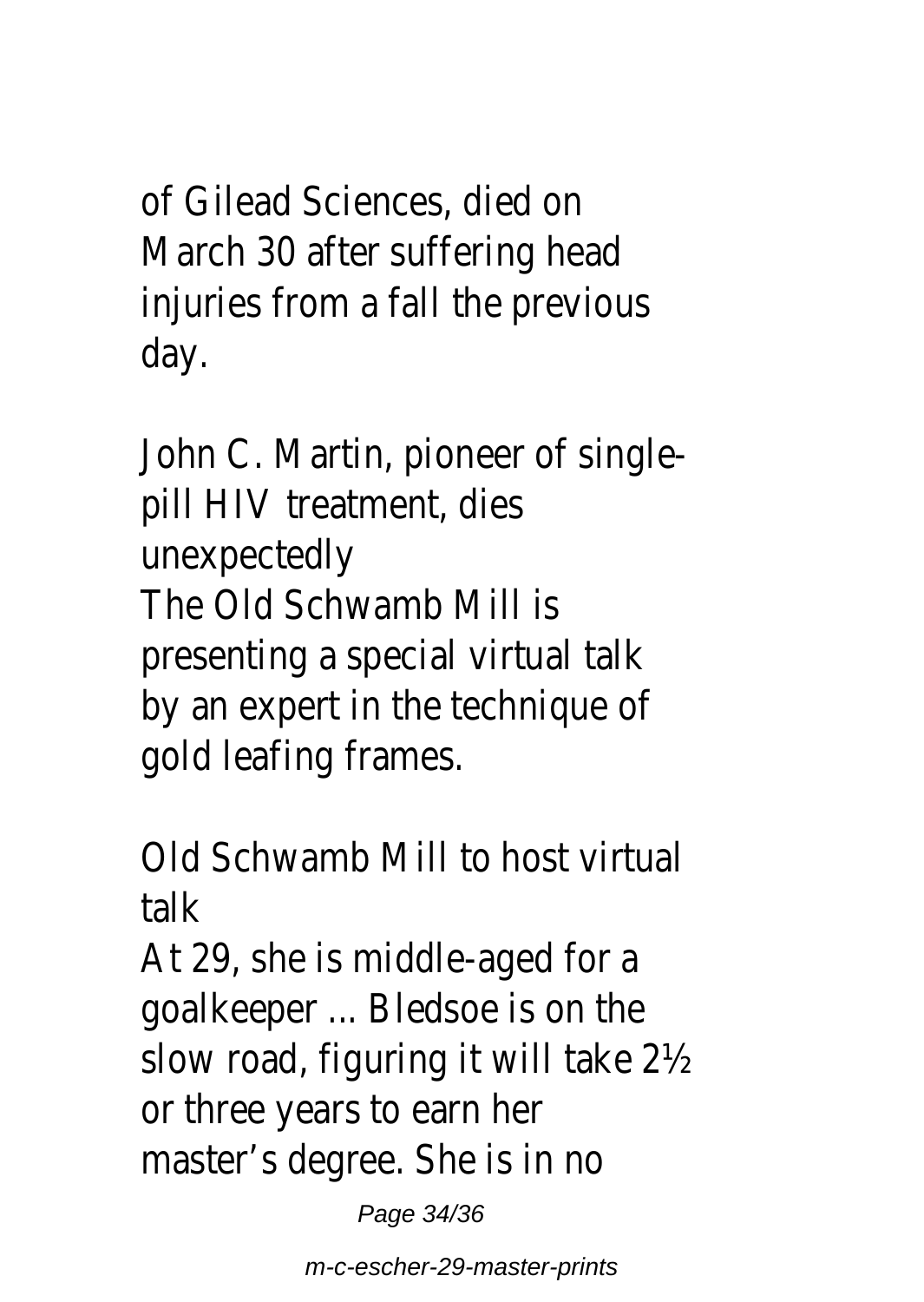hurry, her life currently consumed with ...

Aubrey Bledsoe's present is on the soccer pitch. Her future, she hopes, is in the boardroom. The public library is offering a variety of virtual programs this month. For more information or to register, visit under Calendar of Events.

Classic movies return to Greensboro's Carolina Theatre Oncolytic viruses, such as vesicular stomatitis virus (VSV), are a promising class of cancer therapeutics. Here the authors report that a mutation in the

Page 35/36